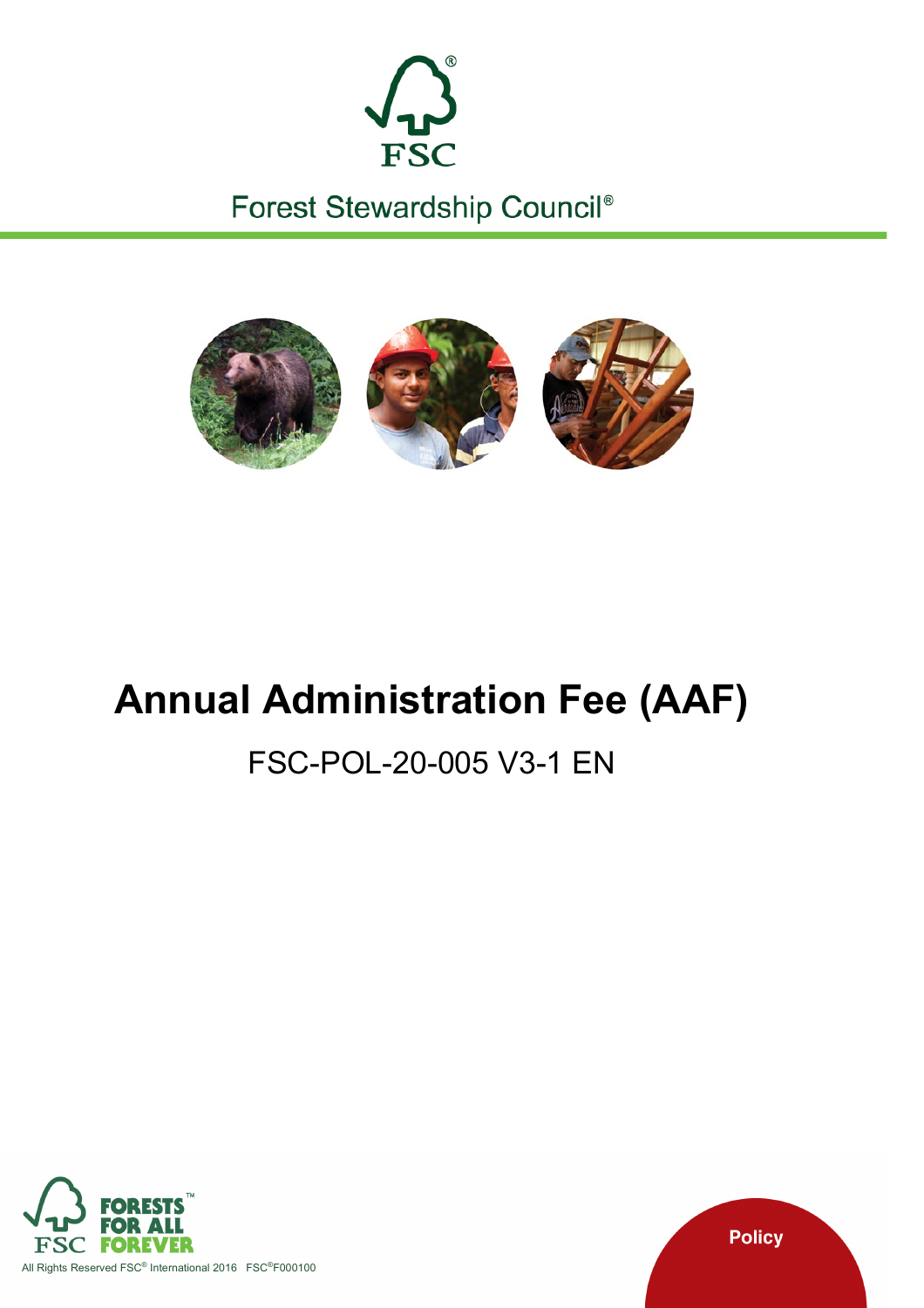| Title:                       | Annual Administration Fee (AAF)                       |  |  |
|------------------------------|-------------------------------------------------------|--|--|
| Document reference<br>code:  | FSC-POL-20-005 V3-1 EN                                |  |  |
| <b>Approval body:</b>        | <b>FSC Director General</b>                           |  |  |
| <b>Contact for comments:</b> | <b>FSC Global Development</b><br>- Directors Office - |  |  |
|                              | Adenauerallee 134<br>53113 Bonn, Germany              |  |  |
|                              | +49-(0)228-36766-0                                    |  |  |
|                              | 囯<br>+49-(0)228-36766-65                              |  |  |
|                              | fsc@fsc.org                                           |  |  |
|                              |                                                       |  |  |

© 2021 Forest Stewardship Council, A.C. All rights reserved.

No part of this work covered by the publisher's copyright may be reproduced or copied in any form or by any means (graphic, electronic or mechanical, including photocopying, recording, recording taping, or information retrieval systems) without the written permission of the publisher.

Printed copies of this document are for reference only. Please refer to the electronic copy on the FSC website (www.fsc.org) to ensure you are referring to the latest version.

The Forest Stewardship Council® (FSC) is an independent, not for profit, nongovernment organization established to support environmentally appropriate, socially beneficial, and economically viable management of the world's forests.

FSC's vision is that the true value of forests is recognized and fully incorporated into society worldwide. FSC is the leading catalyst and defining force for improved forest management and market transformation, shifting the global forest trend toward sustainable use, conservation, restoration, and respect for all.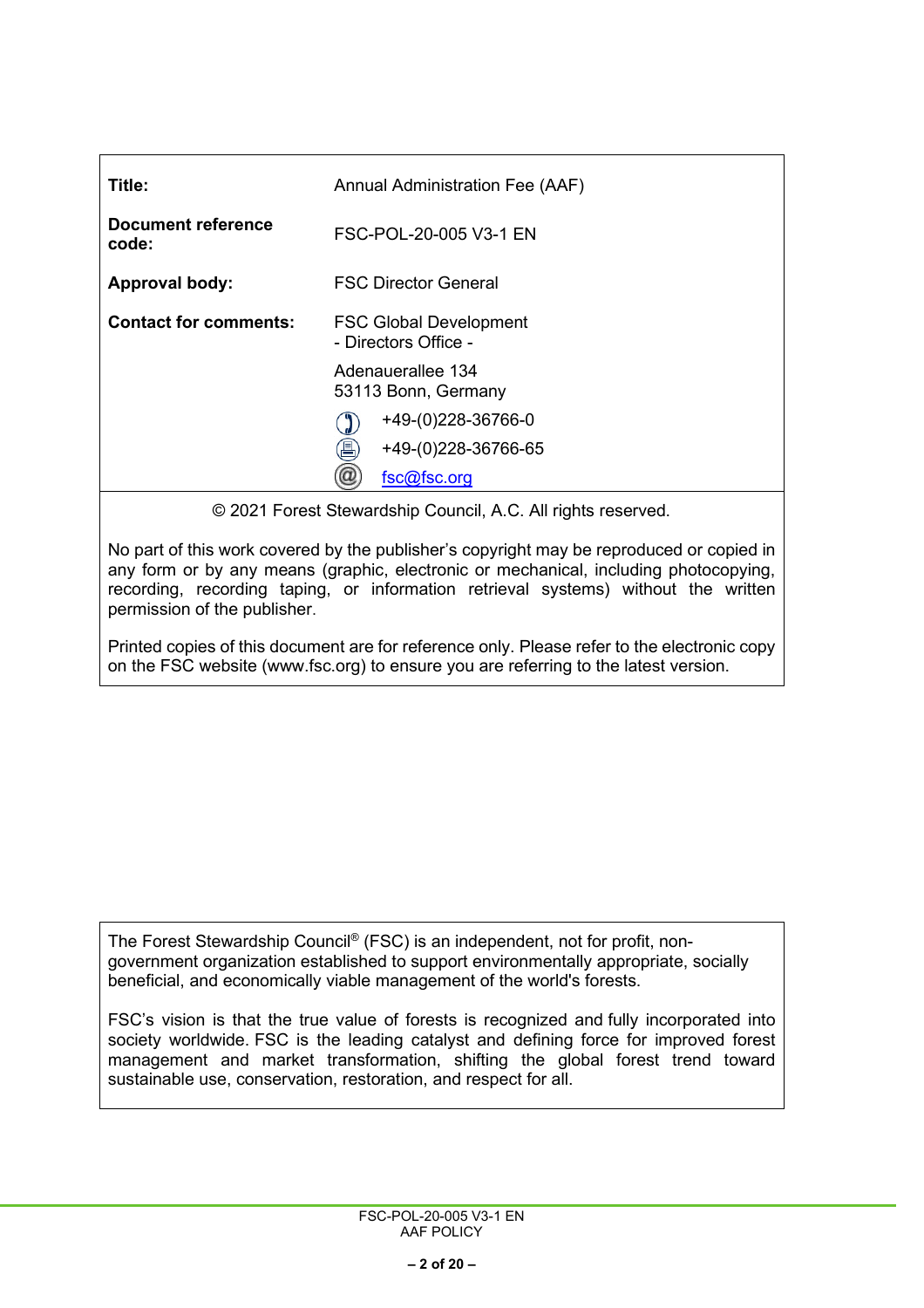# **Contents**

| А.             |                                                                                                                                                             |  |  |  |
|----------------|-------------------------------------------------------------------------------------------------------------------------------------------------------------|--|--|--|
| В.             |                                                                                                                                                             |  |  |  |
| $C_{\cdot}$    |                                                                                                                                                             |  |  |  |
| D.             |                                                                                                                                                             |  |  |  |
| Е.             |                                                                                                                                                             |  |  |  |
| F.             |                                                                                                                                                             |  |  |  |
| $\mathbf 1$ .  |                                                                                                                                                             |  |  |  |
| 2.             |                                                                                                                                                             |  |  |  |
| 3.             |                                                                                                                                                             |  |  |  |
| 4.             | Calculating the AAF for Forest Management (FM), Forest Management/ Chain of<br>Custody (FM/COC) and Controlled Wood/Forest Management (CW/FM) certification |  |  |  |
| 5.             |                                                                                                                                                             |  |  |  |
|                |                                                                                                                                                             |  |  |  |
|                |                                                                                                                                                             |  |  |  |
|                |                                                                                                                                                             |  |  |  |
|                |                                                                                                                                                             |  |  |  |
|                |                                                                                                                                                             |  |  |  |
|                |                                                                                                                                                             |  |  |  |
|                | 5.7 AAF calculation for COC CH that do not have a Forest Products Turnover 14                                                                               |  |  |  |
| 6.             |                                                                                                                                                             |  |  |  |
| 7 <sub>1</sub> |                                                                                                                                                             |  |  |  |
|                | Annex 1                                                                                                                                                     |  |  |  |
|                | Annex 2                                                                                                                                                     |  |  |  |
|                |                                                                                                                                                             |  |  |  |
|                | Annex 3                                                                                                                                                     |  |  |  |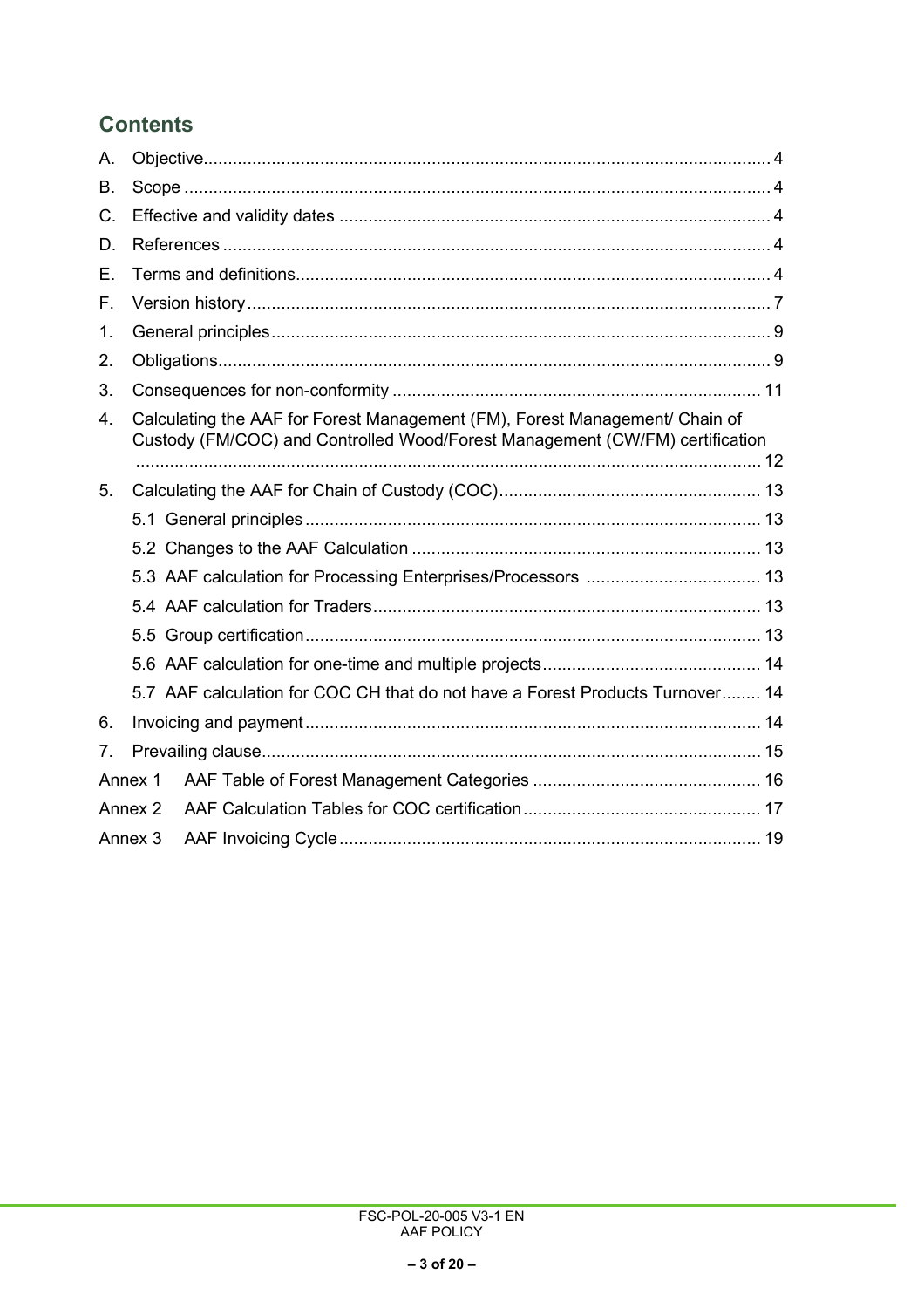# <span id="page-3-0"></span>**A. Objective**

The objective of this Policy is to outline the principles for calculating and administering the Annual Administration Fee (AAF) for FSC-accredited certification bodies (CBs).

## <span id="page-3-1"></span>**B. Scope**

This Policy is applicable to CBs. This Policy is an evolving and adaptive document clarifying the contractual obligation by CBs to pay the AAF. It therefore does not fall within the FSC Normative Framework and the scope of *FSC-PRO-01-001 The Development and Revision of FSC Normative Documents*.

FSC and/or a contracted third party will monitor the correct implementation of this Policy by CBs.

## <span id="page-3-2"></span>**C. Effective and validity dates**

| Approval date            | 23 August 2021                                                                             |
|--------------------------|--------------------------------------------------------------------------------------------|
| <b>Publication date</b>  | 23 August 2021                                                                             |
| Effective date           | 1 January 2022                                                                             |
| Period of validity       | until replaced or withdrawn                                                                |
| <b>Transition period</b> | n/a – the new Version replaces the old Version on the<br>effective date with no transition |

## <span id="page-3-3"></span>**D. References**

The following referenced documents are relevant for the application of this document. For dated references, only the edition cited applies. For undated references, the latest edition of the referenced document (including any amendments) applies.

*FSC-STD-01-001 V5-2 FSC Principles and Criteria for Forest Stewardship Standard FSC-STD-01-002 FSC Glossary of Terms FSC-STD-20-001 General requirements for FSC accredited certification bodies FSC-STD-20-007 Forest Management Evaluations FSC-STD-40-004 V3-1 Chain of Custody Certification FSC-STD-40-004a FSC Product Classification*

## <span id="page-3-4"></span>**E. Terms and definitions**

#### **For the purpose of this Policy, the terms and definitions given in** *FSC-STD-01-002 FSC Glossary of Terms* **prevail, as long as not specified in the following:**

**Annual Administration Fee (AAF):** The AAF is the fee charged by FSC Global Development (**FSC GD**) to accredited certification bodies (**CBs**) calculated on the basis of the respective certificate holder (**CH**) portfolio. The purpose of the fee is to support the service provided by FSC GD to uphold the FSC certification scheme.

**Annual Administration Fee Class (AAF Class):** The AAF Class is a class used to compute the AAF due for COC (Processor and/or Trader) certification. It is determined according to the CH's Forest Products Turnover. The AAF Class can be found by looking up the CH's Forest Products Turnover in the tables given in [Annex 2](#page-16-0) of this Policy.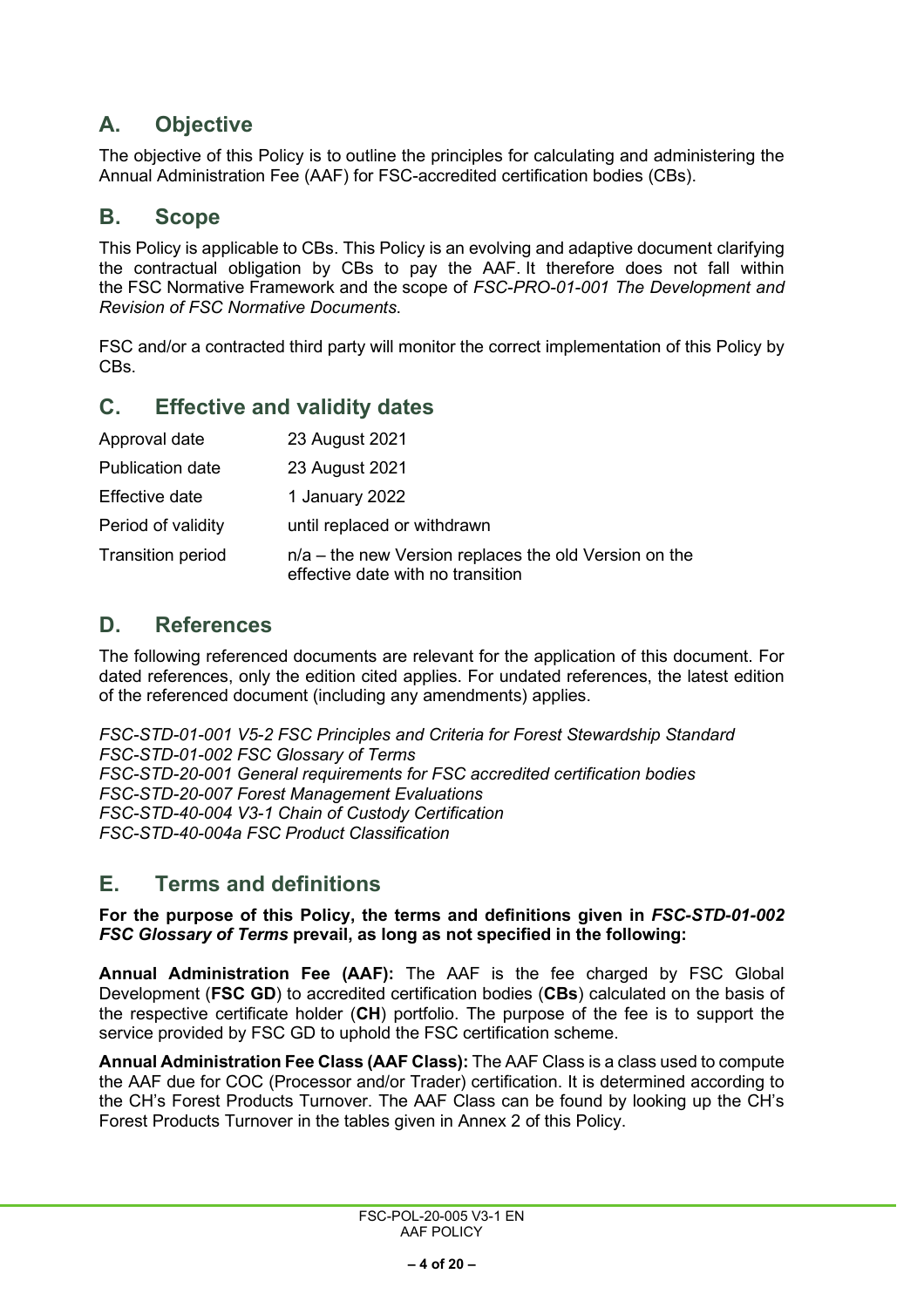**AAF Class Minimum Turnover:** The AAF Class Minimum Turnover is the minimum Forest Products Turnover for a CH to qualify for their AAF Class. This applies to the new calculations applicable from 1 July 2022 onward; refer to the calculation steps and [Table 3](#page-17-0) in [Annex 2](#page-16-0) for more information.

**Base Fee:** The Base Fee is the minimum AAF charged for a certification in each AAF Class. This applies to the new calculations applicable from 1 July 2022 onward; refer to the calculation steps and [Table 3](#page-17-0) in [Annex](#page-16-0) 2 for more information.

**Excess Turnover:** Excess Turnover is the amount by which the CH's Forest Products Turnover exceeds the AAF Class Minimum Turnover. This applies to the new calculations applicable from 1 July 2022 onward; refer to the calculation steps and [Table 3](#page-17-0) in [Annex 2](#page-16-0) for more information

**FSC Certification Database:** The FSC Certification Database is the online database provided and administered by FSC to track FSC certification. Data on individual certification are entered and maintained by the CBs.

**Forest Products Turnover:** Forest Products Turnover means the Revenue of all certified and uncertified forest products and products containing wood or fibre components. (i.e., all wood products, pulp and paper products, and non-timber forest products according to FSC-STD-40-004a). It does not refer to 100% non-forest products companies might produce. For clarification, Forest Products Turnover does not refer to related services.

**Minimum AAF:** The Minimum AAF is the minimum amount of AAF that will be charged on Processor or Trader certification.

**Natural Forest – Community Forestry:** A Management Unit complying with the following tenure AND management criteria:

Tenure: The legal right to manage the Management Unit (e.g., title, long-term lease, concession) is held at the communal level, AND the community members must be either Indigenous Peoples or traditional peoples $^1$  $^1$ .

Management: The community actively manages the Management Unit through a concerted effort (e.g., under a communal forest management plan) OR the community authorizes management of the forest by others (e.g., resource manager, contractors, forest products company).

If the community authorizes management of the forest by others, criterion 1 AND either criterion 2 or 3 must be met:

- Criterion 1: The community's own representative institution has legal responsibility for the harvesting operations, AND
- Criterion 2: The community performs the harvesting operations, OR
- Criterion 3: The community's own representative institution is responsible for the forest management decisions, and follows and monitors the operations.
- NOTE: The forest can be either located in a communal forest and/or on individuallyassigned plots, as long as the right to use the forest is communally held (e.g., this is the case for Mexican ejidos, Brazilian sustainable development reserves) (Source: adapted from FSC-STD-01-002).

**Natural Forest – Conservation Purposes:** Forest areas [Management Units] with many of the principal characteristics and key elements of native ecosystems, such as complexity, structure and biological diversity, including soil characteristics, flora and fauna, in which all or almost all the trees are native species, not classified as Plantations, and that have as

<span id="page-4-0"></span><sup>1</sup> See FSC-STD-01-001 V5-2 for the definition of "Indigenous Peoples" and "traditional peoples".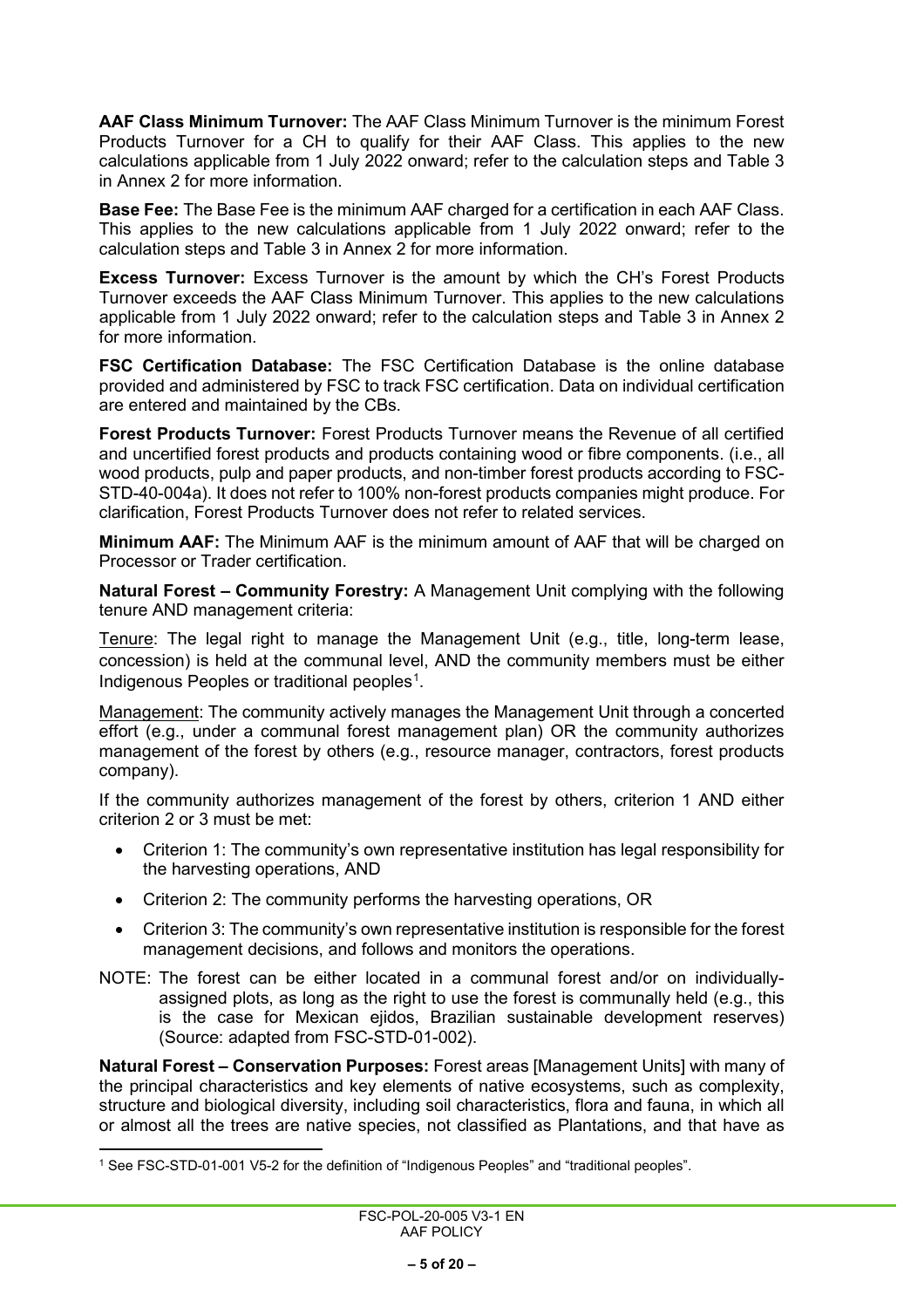management objective the conservation of natural forests, with clear conservation, and no commercial, objectives (Source: adapted from FSC-STD-01-001 V5-2).

*Applicability note: This category can also be used for the calculation of the AAF in the case of forest areas within Management Units that include both productive and also conservation areas, provided that these areas are excluded from commercial harvesting activities in the current forest management plan and also in the long term planning of the certified operation.*

**Natural Forest – Tropical, boreal and temperate:** The definition of these forest types follows the categories defined by the Holdridge Life Zones data set $^{\rm 2}.$  $^{\rm 2}.$  $^{\rm 2}.$ 

**Plantation:** A forest area established by planting or sowing with using either alien or native species, often with one or few species, regular spacing and even ages, and which lacks most of the principal characteristics and key elements of natural forests (Source: adapted from FSC-STD-01-001 V5-2).

**Processing Enterprise/ Processor**: A Processing Entity or Processor is a person or legal entity that that buys, takes legal possession of and sells wood and/or non-timber forest products after conducting some transformation of these products, either directly or through outsourcing. The transformation of products could include manufacture and/or changing the composition (e.g. mixing or adding forest-based materials to the product) and/or changing the physical integrity (e.g. re-packaging, re-labelling). For the purposes of this Policy, an individual enterprise that is conducting processing activities or processing and trading activities is treated as Processing Enterprise/Processor. Multi-site CHs conducting both processing and trading activities are treated as Processors.

**Revenue:** Revenue means the total revenue of an organization derived from the provision of goods and services, less trade discounts, VAT, and any other Taxes based on this Revenue. This is also less intracompany sales (i.e. after any consolidation where a financial group is existing). Revenue refers to the most recently completed fiscal year and means the total Revenue, which is the exact number to the nearest whole USD. The conversion rate upon entering the data into the FSC Certification Database is the respective rate on the date of the CH's fiscal year-end as per the mid-market rate on OANDA.

**Small or Low Intensity Managed Forest (SLIMF):** A SLIMF is a forest management unit which meets specific FSC requirements related to size and/or intensity as defined in FSC-STD-01-003 SLIMF Eligibility Criteria (Source: adapted from FSC-STD-20-012 V1-1).

**Suspension**: Temporary invalidation of the FSC certification for all or part of the specified scope of attestation (Source: FSC-STD-20-001 V4-0).

**Taxes**: Taxes means any and all present or future taxes, levies, imposts, deductions, charges or withholdings, and all liabilities with respect thereto, imposed by the country of the registered office of the CB or any political subdivision or taxing authority thereof or therein or by any taxing authority in any jurisdiction from or through which the CB effects any payment under this Policy.

**Termination:** Revocation or cancellation of the certification agreement by the CB or the client according to contractual arrangements (Source: FSC-STD-20-001 V4-0).

**Trader:** A Trader is a person or legal entity that buys and sells wood and/or non-timber forest products and who takes legal possession of the goods. Traders do not conduct any transformation of these products, either directly or through outsourcing. (Source: FSC-STD-40-004 V3-1). For clarification, Trader can be a single or multi-site CH. For the purposes of

<span id="page-5-0"></span><sup>2</sup> The Holdridge Life Zones data set is from the International Institute for Applied Systems Analyses (IIASA) in Laxenburg, Austria. The data set shows the Holdridge Life Zones of the World, a combination of climate and vegetation (ecological) types, under current, so-called "normal" climate conditions. It has a spatial resolution of one-half degree latitude/longitude, and a total of 38 life-zone classes.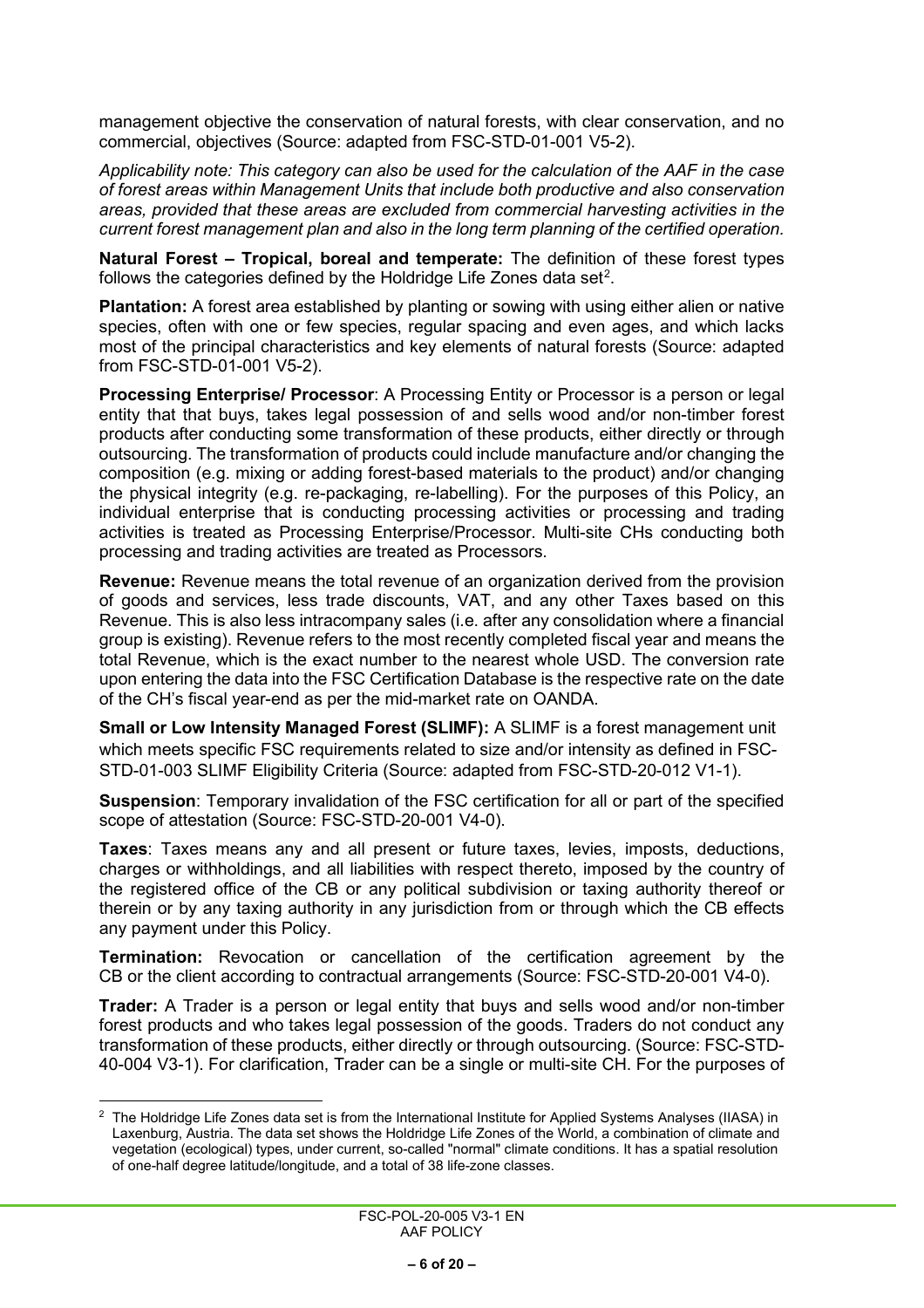this Policy, an individual enterprise that is conducting both processing and trading activities is treated as Processing Enterprise/Processor. Multi-site CHs conducting both processing and trading activities are treated as Processors.

NOTE: Installation of finished products, kiln drying of wood, the filling of packaging and cutting into size are not considered product transformation.

**Transfer**: Transfer means moving the responsibility for maintaining an active FSC certification from one CB to another (Source: adapted from FSC-PRO-20-003).

**Variable Fee:** A Variable Fee is the amount of additional AAF charged, over and above the Base Fee, based on the Excess Turnover for that CH in that AAF Class, expressed as the AAF due in USD per million USD of Excess Turnover. This applies to the new calculations applicable from 1 July 2022 onward. Refer to the calculation steps [Table 3](#page-17-0) in [Annex 2](#page-16-0) for more information.

**Withdrawal**: Revocation or cancellation of the FSC certification (Source: FSC-STD-20-001 V4-0).

## <span id="page-6-0"></span>**F. Version history**

**Version 2-2** of this Policy is the result of a minor revision, implementing the following changes:

- Adjustment of the AAF for COC CHs by the 2014 global inflation rate of 3.45% (World Bank) as per Clause 1.4. New AAF figures are rounded up to the next whole number. NOTE: The new Classes 10 and 10+ have been exempted from the adjustment in this revision.
- Incorporation of clarifications from the AAF FAQ (as feasible).
- Changes to the AAF charging process to reflect FSC's current practice.
- Elimination of the refunding process as quarterly calculations in the actual year now account for changes in the certificate portfolio.

**Version 2-3 and 2-4** replace V2-2 which has been withdrawn before the effective date due to a mistake in the project certification clause and typos in the AAF figures. The penalty clause (1.6) for wrongly reported AAF Class has also been revised to incorporate latest legal advice.

**Version 2-5** is the result of a minor revision, implementing the following changes:

- Adjustment of the AAF for COC CHs by the 2015 global inflation rate of 2.778% (International Monetary Fund) as per Clause 1.4. New AAF figures are rounded up to the next whole number.
- Incorporation of clarifications from the AAF FAQ and AAF interpretations.
- Definition of *Trader* added to the 'Terms and Definitions', including the clarification that loggers can be charged like Traders (as long as they do not transform the product).

**Version 2-6** is the result of a minor revision, implementing the following changes:

- Adjustment of the AAF for COC CHs by the 2016 global inflation rate of 2.8% (International Monetary Fund) as per Clause 1.4. New AAF figures are rounded up to the next whole number.

**Version 2-7** is the result of a minor revision, implementing the following changes:

- Adjustment of the AAF for COC CHs by the 2017 global inflation rate of 3.0% (International Monetary Fund) as per Clause 1.4. New AAF figures are rounded up to the next whole number.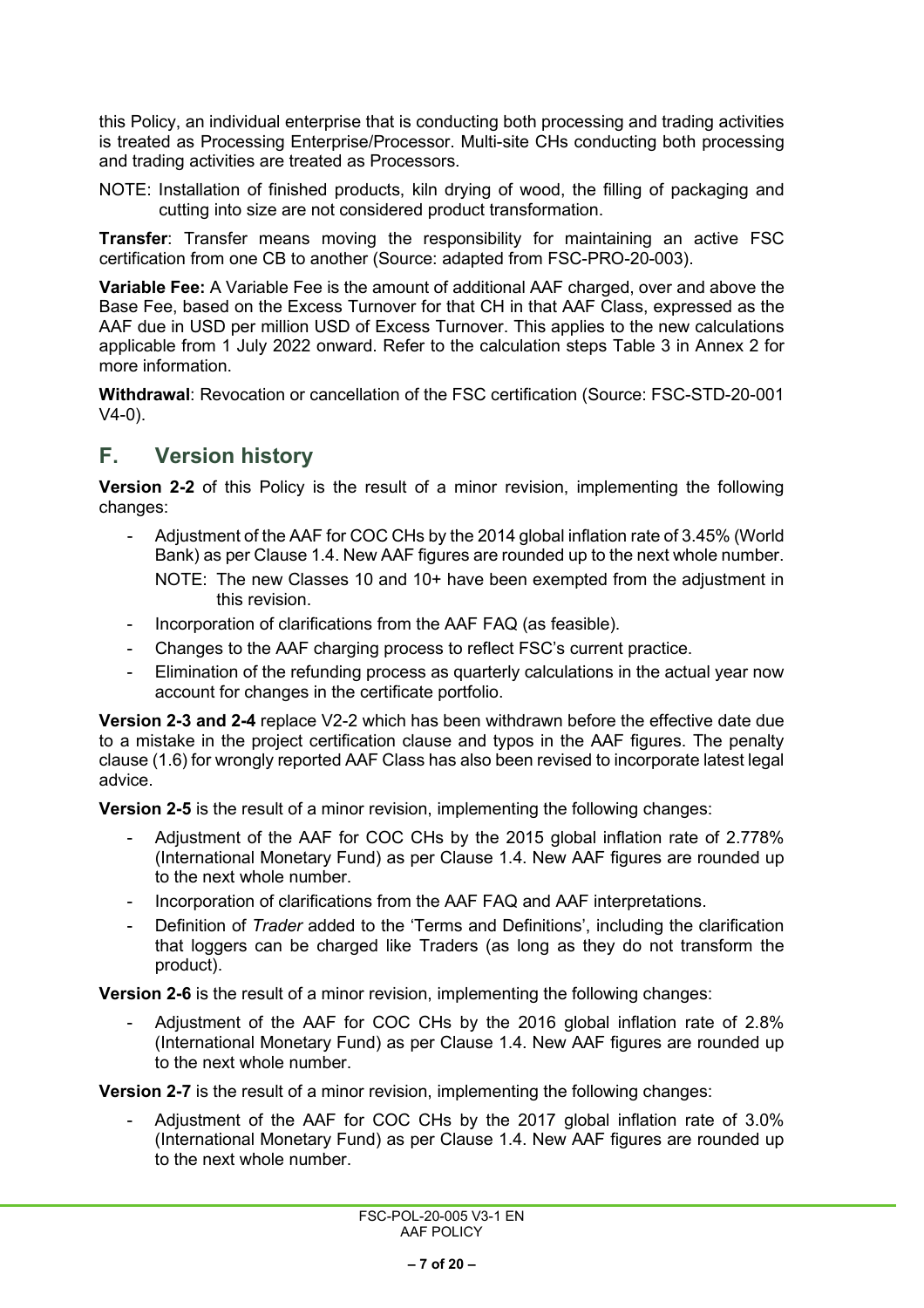Minor revision of Clause 3.1.1 to eliminate redundancies and to provide clarity regarding the 'turnover' concept in the context of this Policy.

**Version 2-8** is the result of a minor revision, implementing the following changes:

- Adjustment of the AAF for COC CHs by the 2018 global inflation rate of 3.6% (International Monetary Fund) as per Clause 1.4. New AAF figures are rounded up to the next whole number.

**Version 2-9** is the result of a minor revision, implementing the following changes:

- Revision of Clause 3.4 to incorporate the AAF calculation for multiple projects.
- Advice Note (29 July 2021 31 December 2021): clarification of data collection requirements related to the annual turnover of forest products.

### **Version 3-0**

- Revision of pricing model
	- o In the new AAF pricing model (effective from 1 July 2022) there is no longer a distinction between the AAF chargeable for single site and multi-site certification, and the number of AAF Classes is reduced from 11 to 7.
	- o The new AAF pricing model consists of a Base Fee plus a Variable Fee which is charged only upon the Excess Turnover which exceeds the AAF Class Minimum Turnover. This Variable Fee is expressed as the AAF due in USD per million USD of Excess Turnover. The index for the calculation continues to be the Forest Products Turnover.
- Clarification of data collection requirements.
- Clarification of terminology, for example COC enterprises which do not qualify as Traders shall now be referred to as Processors.
- Clarification of obligations.
- Numerical parameters for calculating AAF moved to separate Annexes.

## **Version 3-1**

Version 3-1 replaces Version 3-0 which has been withdrawn before the effective date to make a correction in the Forest Management Group Certification clause (4.4b).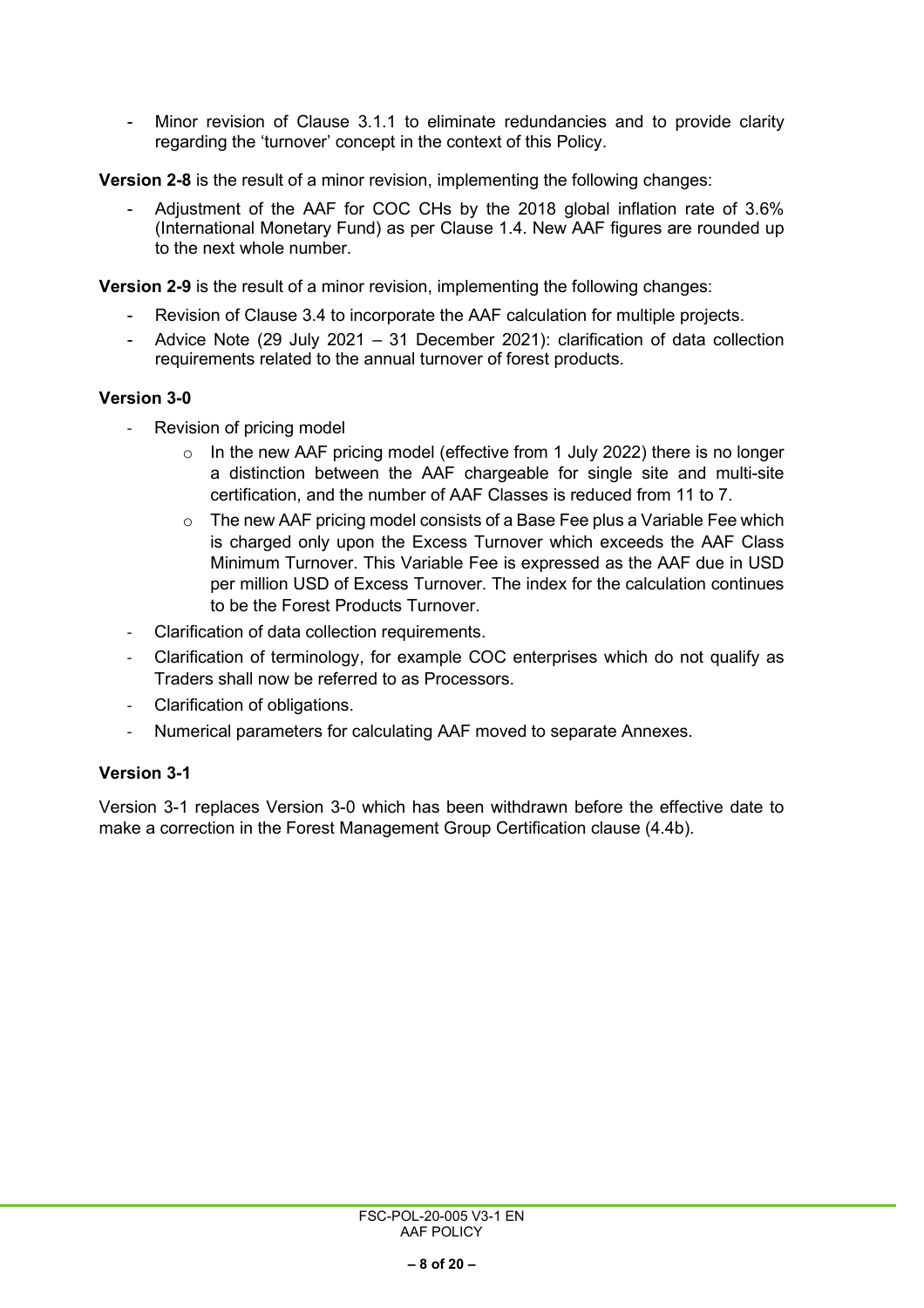## <span id="page-8-0"></span>**1. General principles**

- 1.1 The purpose of the AAF is to support the services provided by FSC GD to uphold the core operations of the FSC certification system, both at national and international level, including among others:
	- a) FSC's multi-stakeholder governance mechanisms;
	- b) Development of policies and standards;
	- c) Marketing and market development activities;
	- d) Trademark protection;
	- e) Communication and dissemination of information; and
	- f) Decentralized support structures in key countries or regions.
- 1.2 This Policy is reviewed annually (every calendar year) and, if necessary, revised to remain consistent with any new FSC strategy and/or policy and/or adjustments according to the global inflation rate of the previous year.

### <span id="page-8-1"></span>**2. Obligations**

- 2.1 CBs shall pay the AAF as calculated and invoiced by FSC (see Sections 4, [5](#page-12-0) and [6\)](#page-13-2). All fees shall be paid free and clear of and without deduction for any and all Taxes. If any Taxes shall be required by law to be deducted from or in respect of any sum payable hereunder to FSC GD:
	- a) The sum payable by the CB shall be increased as may be necessary so that after making all required deductions FSC GD shall receive an amount equal to the sum it would have received had no such deductions been made, and
	- b) The CB shall pay the full amount deducted from the AAF to the relevant taxing authority in accordance with applicable law.
	- NOTE: Payment of the AAF to FSC GD is independent of collections by CBs from CHs. Failure of a CB to collect fees from CHs does not affect the obligation of payment of the AAF to FSC GD or for any deviation to the standard payment terms as per clause [6.3.](#page-13-3)
- <span id="page-8-3"></span>2.2 For all types of FSC certification, CBs shall provide and review the necessary information for calculating the AAF at the following times:
	- a) When registering a certification for the first time; and
	- b) When updating the FSC Certification Database as a minimum the data shall be verified each calendar year after the Audit. See clause [2.4](#page-8-2) for a list of the critical fields required for AAF calculation and verification.
- 2.3 For all types of multi-site and Group certification, in addition to the requirements as in clause [2.2,](#page-8-3) CBs shall provide and review the necessary information for calculating the AAF when the group entity/ Central Office reports that a group member or participating site has been added or removed.
- <span id="page-8-2"></span>2.4 Necessary information in the aforementioned context to be provided in the FSC Certification Database is, but not limited to:
	- a) For all types of FSC certification, the type of FSC certification;
	- b) For FM, FM/COC, and CW/FM certification, the area data and the category of Forest Management according to [Annex 1;](#page-15-0)
	- c) For single and multi-site COC CHs, start and end date of fiscal year;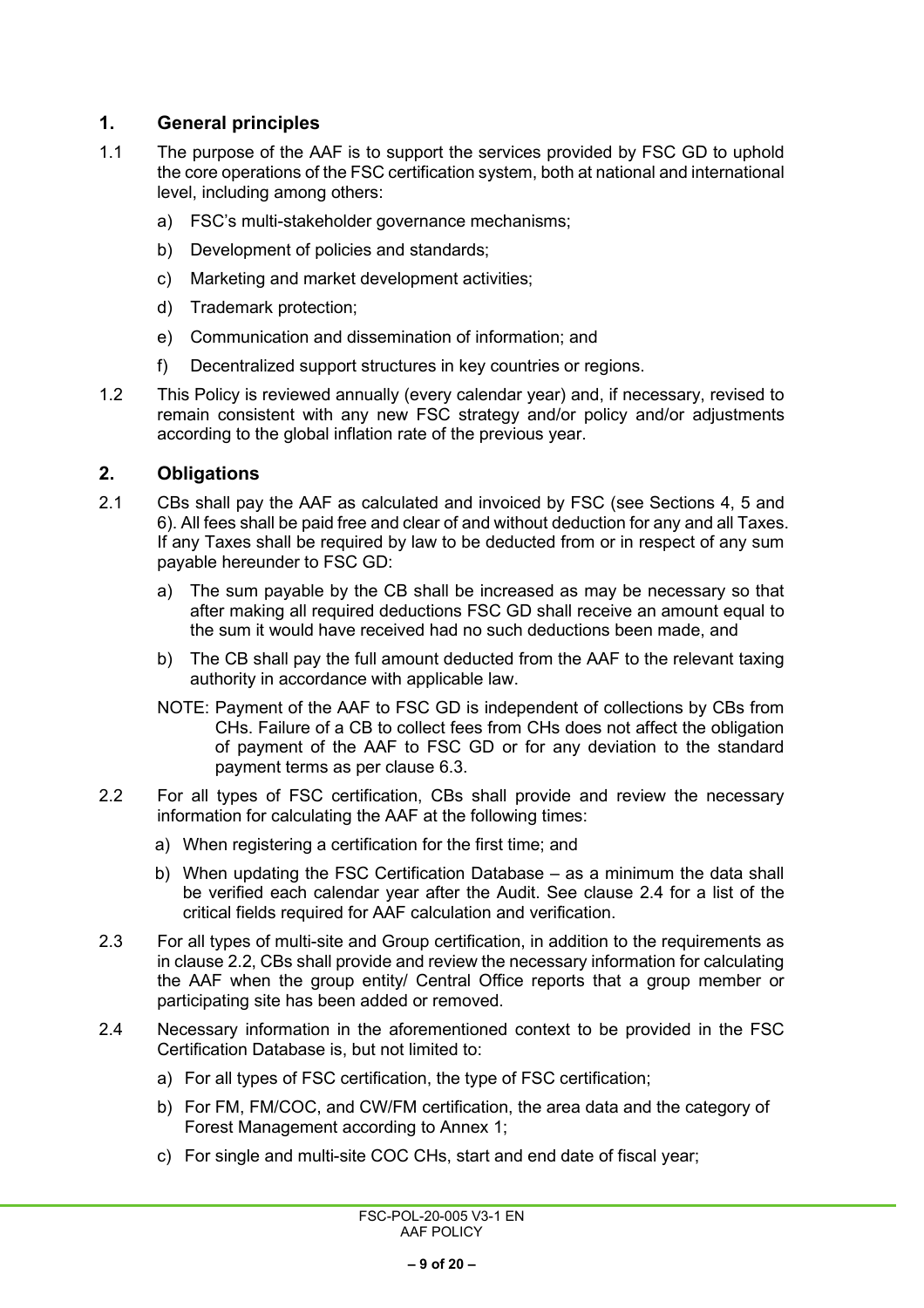- d) For single and multi-site COC CHs, the Forest Products Turnover;
- e) For single and multi-site COC CHs, the Revenue for new data entries;
- f) For one-time and multiple projects, the overall cost of each project;
- g) For FM, FM/COC, and CW/FM Group certification, the number of group members, the area data and the category of [Annex 1;](#page-15-0)
- h) For COC group certification, the number of group members, the applicable Forest Products Turnover (i.e., for the group as a whole; or for groups with Processors and Traders the aggregate Forest Products Turnover for the respective Processors, as well as Traders) and the Revenue.
- NOTE: In cases where processing facilities have exceptionally been included in the scope of a joint FM/COC certification according to INT-STD-20-007 19, necessary information for these processing facilities is defined as outlined in c) - e) (above).
- 2.5 Prior to 15 June 2022, the AAF Class shall continue to be updated and reviewed in the FSC Certification Database if the AAF Class has changed. CBs shall enter and review the Forest Products Turnover field (with the exact amount) by 15 June 2022. To allow the data collection of the exact amount by this date (for Q3 2022 invoicing), the data collection of the Forest Products Turnover can take place outside of the annual Audit prior to 15 June 2022. In this case, the Forest Products Turnover shall be subsequently reviewed and updated at the following annual Audit.
- 2.6 If a CB is unable to collect any data according to clause [2.4](#page-8-2) a) to h), the CB shall inform FSC without undue delay.
- 2.7 If FSC detects the entry of wrong Forest Products Turnover to FSC's disadvantage, FSC reserves the right to charge the additional AAF or to claim further damages that FSC may have suffered because of the CB's wrong data input. CBs shall report such errors to FSC when detected.
- 2.8 If the Forest Products Turnover and/or Revenue entered in the FSC Certification Database for a fiscal year turns out to be misstated, in addition to updating the FSC Certification Database, the CB shall inform FSC via email and attach supporting documents without undue delay.
- 2.9 To verify the necessary information according to clause [2.4,](#page-8-2) the CB should determine their Audit procedure for data verification given the specific circumstances of their CHs.
- 2.10 To verify especially the Forest Products Turnover and to reduce the risk of misunderstanding by the CH, CBs may ask CHs the following questions:
	- a) Who is the right person to talk to about the Revenue of your company (usually senior management or accounting personnel)?
	- b) What is the organization's actual Revenue?
	- c) Which currency is that in?
	- d) Which financial period was that for? Was that for a full year? What was the period end date?
	- e) Is that Revenue entirely wood fibre products? Do you sell anything that is not wood fibre?
	- f) What is your Forest Products Turnover?
	- g) Does that exclude sales taxes, VAT and any levies?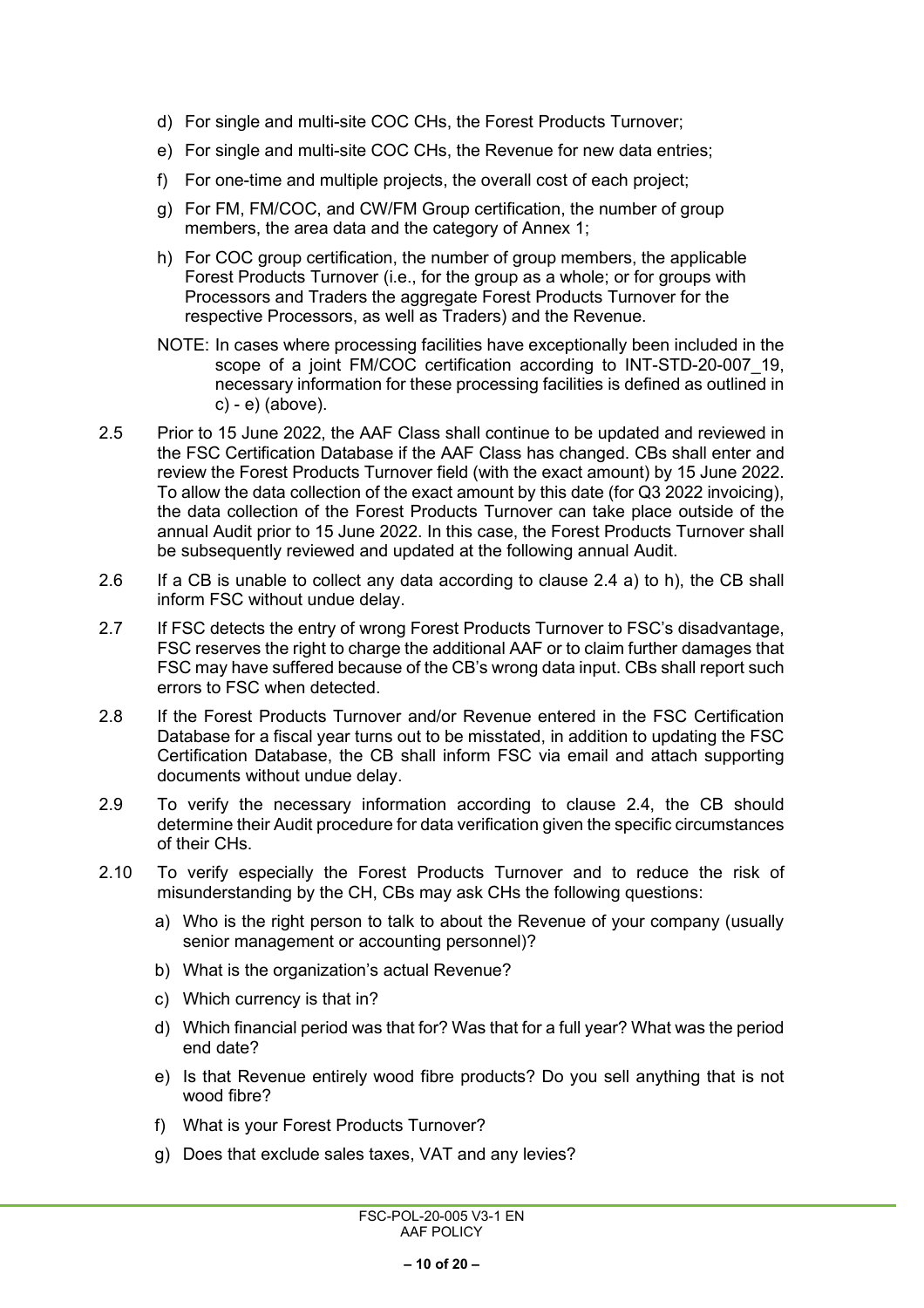- 2.11 For CHs where the Revenue is mainly consisting of Forest Product Turnover, the amount declared by the CH should be analysed by referring to the overall Revenue to assess for reasonableness.
- 2.12 For CHs where the Revenue consists of a mix of products (i.e., forest and non-forest products), the amount declared by the CH should be analysed by referring to the management accounts showing financial general ledger coding.
- 2.13 For CHs where the Forest Products Turnover generates no revenue, the amount declared by the CH (in this case the purchasing cost, as per clause [5.7\)](#page-13-1), should be analysed by referring to the management accounts and/or inventory records and/or external invoices.
- 2.14 The Forest Products Turnover shall be assessed for overall plausibility. For instance, by considering the number of employees, the company size and the volume of wood products sold/ purchased.
- 2.15 The CB shall check the converted amount of the Forest Products Turnover if the original currency is not USD.
- 2.16 CBs shall not rely on oral or written self-declarations alone. A self-declaration shall be assessed by the CB for reasonableness, plausibility and, as far as possible, accuracy.
- 2.17 Any formal self-declaration shall:
	- a) State that the information is correct to the best of the CH's knowledge;
	- b) Be in writing (and not oral);
	- c) Be personally, or electronically (the threshold of advanced electronic signature according to Article 3 no. 11 and Article 2[6 eIDAS regulation](https://ec.europa.eu/futurium/en/system/files/ged/eidas_regulation.pdf) applies here) signed by an authorized individual (such as a legal representative or a designated accountant).
- 2.18 CBs shall have records of the supporting documentation for the AAF calculation, including an explanation of the validity of the Forest Products Turnover provided (e.g. rationale), readily accessible for a period of at least seven (7) years starting with the next calendar year after which the records have been created. FSC and/or a contracted third party may request to view such information from 1 July 2022.
- 2.19 Examples of supporting documentation for the Forest Products Turnover include tax records and filings, accounting records, financial statements, a declaration from an accountancy firm and management accounts showing financial general ledger coding.
- 2.20 In case of a Transfer, the previous CB audit report should be used to aid the validation of any changes in the necessary information according to clause [2.4.](#page-8-2)
- 2.21 CBs shall inform their CHs about any changes to this Policy within thirty (30) calendar days after the effective date of such changes.

#### <span id="page-10-0"></span>**3. Consequences for non-conformity**

- 3.1 In the case that a CB does not update the FSC Certification Database according to Section 2, from 15 June 2022 onwards, FSC will calculate the AAF for the respective CH in the CBs portfolio for the Q3 2022 invoice by using the mid-point of one AAF Class higher than the revised classes, as per [Table 3](#page-17-0) of [Annex 2.](#page-16-0)
- <span id="page-10-1"></span>3.2 In cases where the reported Forest Products Turnover is later changed to a higher figure (e.g. as a result of a validation during an Audit), FSC may choose to charge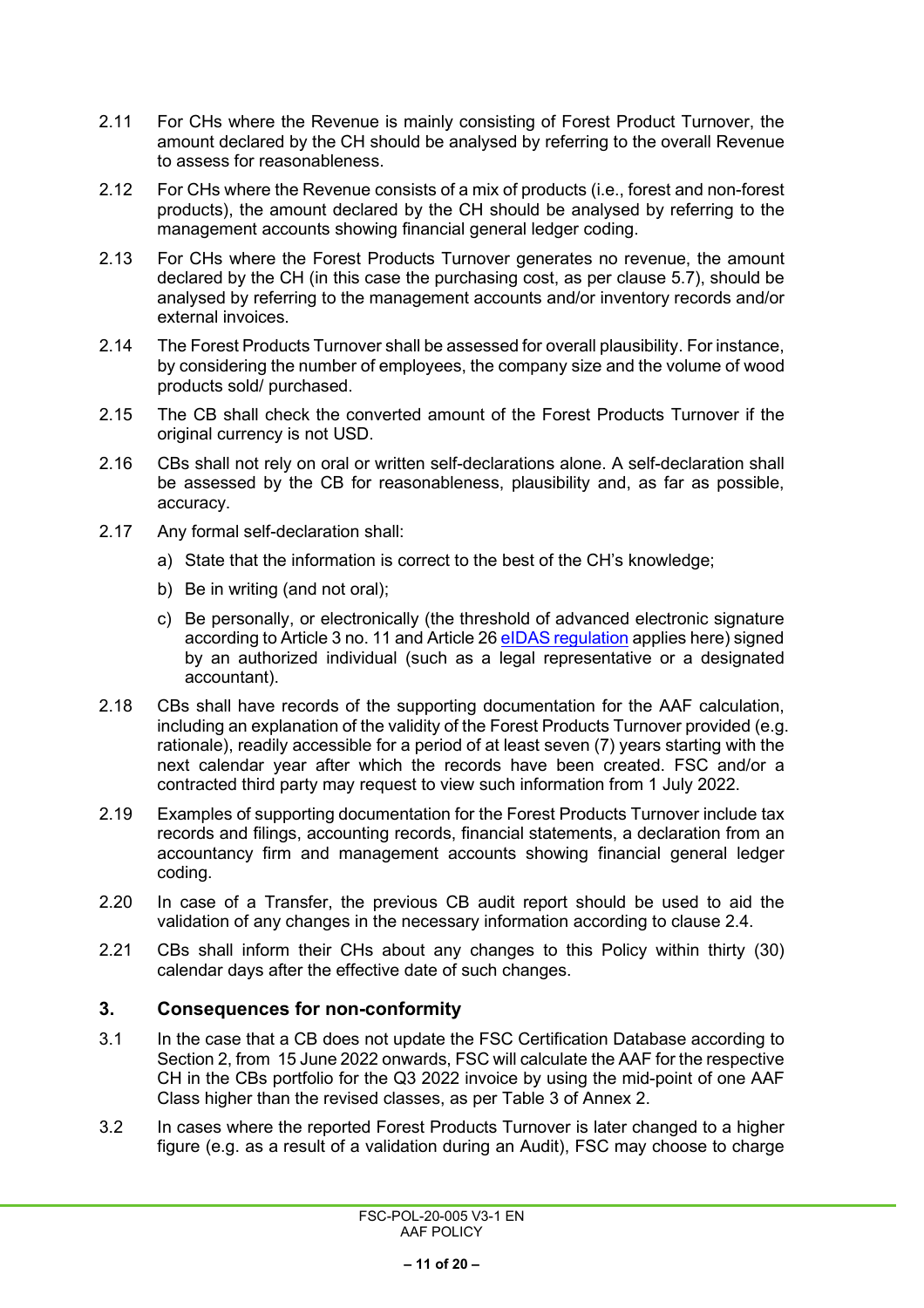the additional AAF if the new Forest Products Turnover is at least USD 10,000 higher than the previous one. FSC will clearly present the additional charge in the invoice provided to CBs, as well as the supporting document showing the breakdown. This will be communicated and invoiced in the following quarterly invoice; the determination dates are presented in [Annex 3.](#page-18-0) CBs shall present the additional fee for the AAF separately in the invoice to CHs.

- 3.3 FSC reserves the right to charge interest at a rate of 1% per month for additional charges levied as specified in clause [3.2.](#page-10-1)
- 3.4 In cases where the reported Forest Products Turnover is later changed to a lower figure, FSC will not issue credit notes.

#### <span id="page-11-0"></span>**4. Calculating the AAF for Forest Management (FM), Forest Management/ Chain of Custody (FM/COC) and Controlled Wood/Forest Management (CW/FM) certification**

NOTE: The AAF calculation for FM and FM group certification has not changed from the Policy Versions 2-9 to 3-1.

- 4.1 Calculation of the AAF for FM, FM/COC and CW/FM certification utilizes 7 different categories reflecting forest type<sup>3</sup>, management objectives, productivity and scale. A fixed rate of USD 10 is generated by each certification and an additional per hectare fee is calculated on top of this rate (see [Table 1](#page-15-1) in [Annex 1\)](#page-15-0) per quarter. Different per hectare rates are used for the different categories of Forest Management. Certification where all Management Units within the scope qualify as SLIMF and/or Community Forestry are completely free of charge, i.e., their area shall not be included in the per ha calculation and no fixed fee per certification rate will be applied.
- 4.2 In cases where processing facilities have exceptionally been included in the scope of a joint FM/COC certification according to INT-STD-20-007\_19, a separate AAF for the processing facility will be calculated according to the COC fee structure in Section [5 below,](#page-12-0) referring to [Table 2](#page-16-1) (prior to 1 July 2022) or [Table 3](#page-17-0) (from 1 July 2022) for the respective fees for Processors.
- 4.3 For the calculation of the AAF, CBs can consider Conservation zones and protection areas that are part of larger Management Units in the category of Natural Forests - Conservation Purposes. The productive areas of such Management Units under economic and/or commercial use will be included in the relevant forest type AAF category.
- 4.4 For group FM, FM/COC and CW/FM certification, the AAF will be based on two components:
	- a) A per hectare fee based on the sum of individual AAF calculated for each group member according to its corresponding category of Forest Management. Management Units qualifying as SLIMF or Community Forestry are free of charge, i.e. the area will not be included in the per ha calculation.
	- b) A USD 10 fixed fee per certification. Group certification where all Management Units within the scope qualify as SLIMF and/or Community Forestry is completely free of charge.

<span id="page-11-1"></span> $3$  The relevant forest management category for each certified Management Unit needs to be determined and each certification needs to be classified into one of these categories, by the CBs. See Section E, above, for more information on definitions.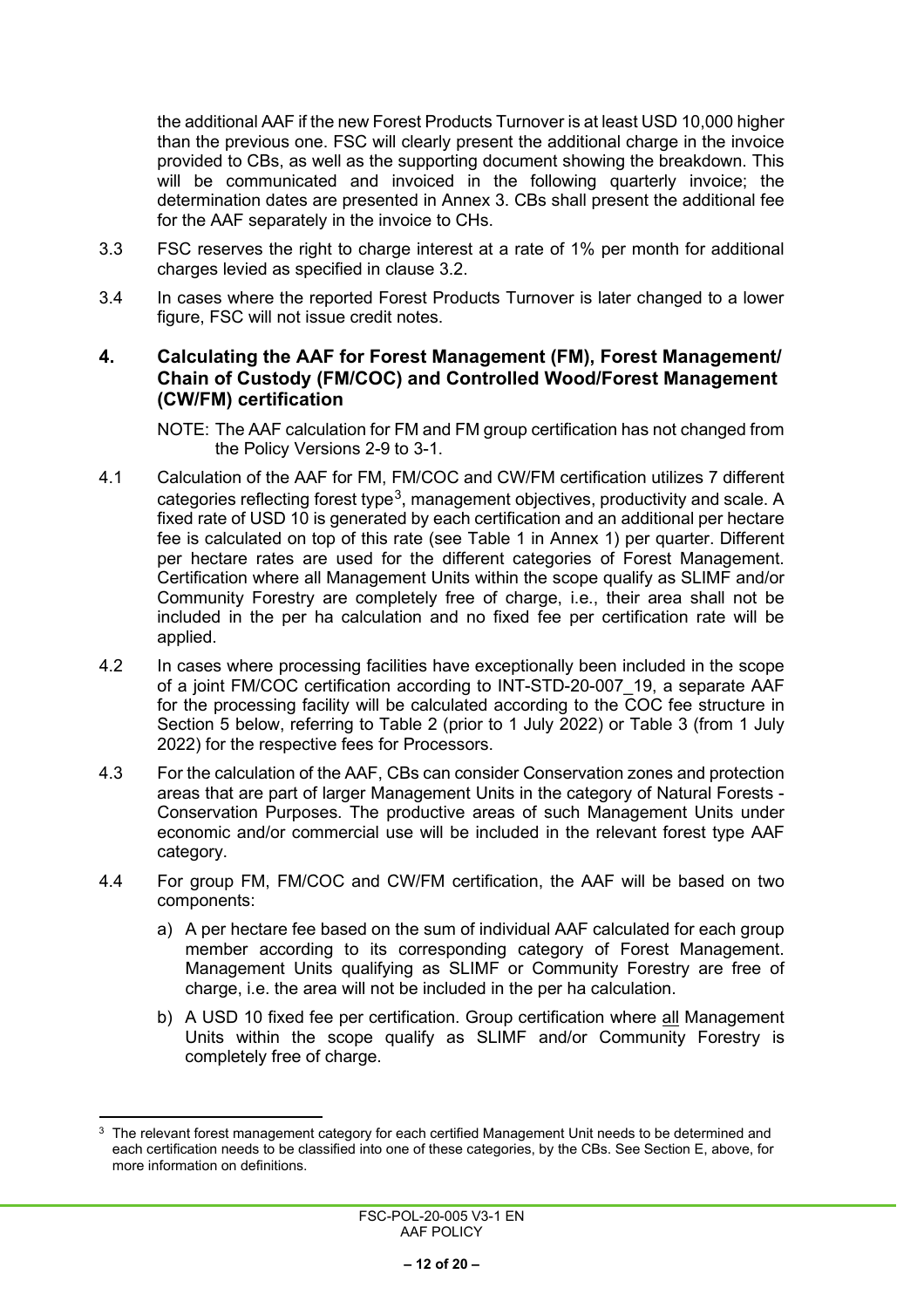## <span id="page-12-0"></span>**5. Calculating the AAF for Chain of Custody (COC)**

#### <span id="page-12-1"></span>**5.1 General principles**

- 5.1.1 Calculation of the AAF for COC certification has been developed using a number of different AAF Classes, and it is based on the Forest Products Turnover.
- 5.1.2 Prior to 1 July 2022, a newly founded company that has not yet completed a full fiscal year and therefore cannot provide the required Forest Products Turnover figure to determine the AAF Class shall be assigned by the CB to Class 1 of the respective category. The Forest Products Turnover shall be updated at the following annual Audit. From 1 July 2022, the CB shall enter a Forest Products Turnover of USD 100,000 for newly founded companies.

### <span id="page-12-2"></span>**5.2 Changes to the AAF Calculation**

- 5.2.1 Prior to 1 July 2022 the same pricing model will be applied as has been used in Version 2-9 of this Policy. In this model the AAF is set according to the AAF Class in which the CH falls.
- 5.2.2 From 1 July 2022 the new pricing model will calculate the AAF appropriate to each COC CH based on the Forest Products Turnover. In contrast to the previously applicable model, the AAF payable will now vary consistently within each AAF Class with no sharp jumps at the boundaries of AAF Classes.

#### <span id="page-12-3"></span>**5.3 AAF calculation for Processing Enterprises/Processors (single and multi-site certification)**

- <span id="page-12-6"></span>5.3.1 Prior to 1 July 2022, for single and multi-site Processors, a fee will be calculated according to the steps set out in [Annex 2.](#page-16-0)
- <span id="page-12-7"></span>5.3.2 From 1 July 2022, for single and multi-site Processors, a fee will be calculated based on the aggregate Forest Products Turnover of the site(s) included in the scope of certification (see [Table 3](#page-17-0) in [Annex 2\)](#page-16-0) according to the steps set out in [Annex 2.](#page-16-0)

#### <span id="page-12-4"></span>**5.4 AAF calculation for Traders (single and multi-site certification)**

- <span id="page-12-8"></span>5.4.1 Prior to 1 July 2022, for single and multi-site Traders, a fee will be calculated according to the steps set out in [Annex 2.](#page-16-0)
- <span id="page-12-9"></span>5.4.2 From 1 July 2022, for single and multi-site Traders, a fee will be calculated based on the aggregate Forest Products Turnover of the site(s) included in the scope of certification (see [Table 3](#page-17-0) in [Annex 2\)](#page-16-0) according to the steps set out in [Annex 2.](#page-16-0)

#### <span id="page-12-5"></span>**5.5 Group COC certification**

- 5.5.1 Group COC certification including only Processors will be charged an AAF based on two components:
	- a) An AAF corresponding to the aggregate Forest Products Turnover of all members, as calculated for single site COC CHs according to [5.3.1](#page-12-6) (prior to 1 July 2022) or [5.3.2](#page-12-7) (from 1 July 2022 onwards). This AAF shall be subject to the Minimum AAF for COC certification specified in [Annex 2.](#page-16-0)
	- b) A fixed fee of USD 20 per year will be charged for each group member.
- 5.5.2 Group COC certification including only Traders will be charged an AAF based on two components:
	- a) An AAF corresponding to the aggregate Forest Products Turnover of all members, as calculated for single Trader certification according to [5.4.1](#page-12-8) (prior to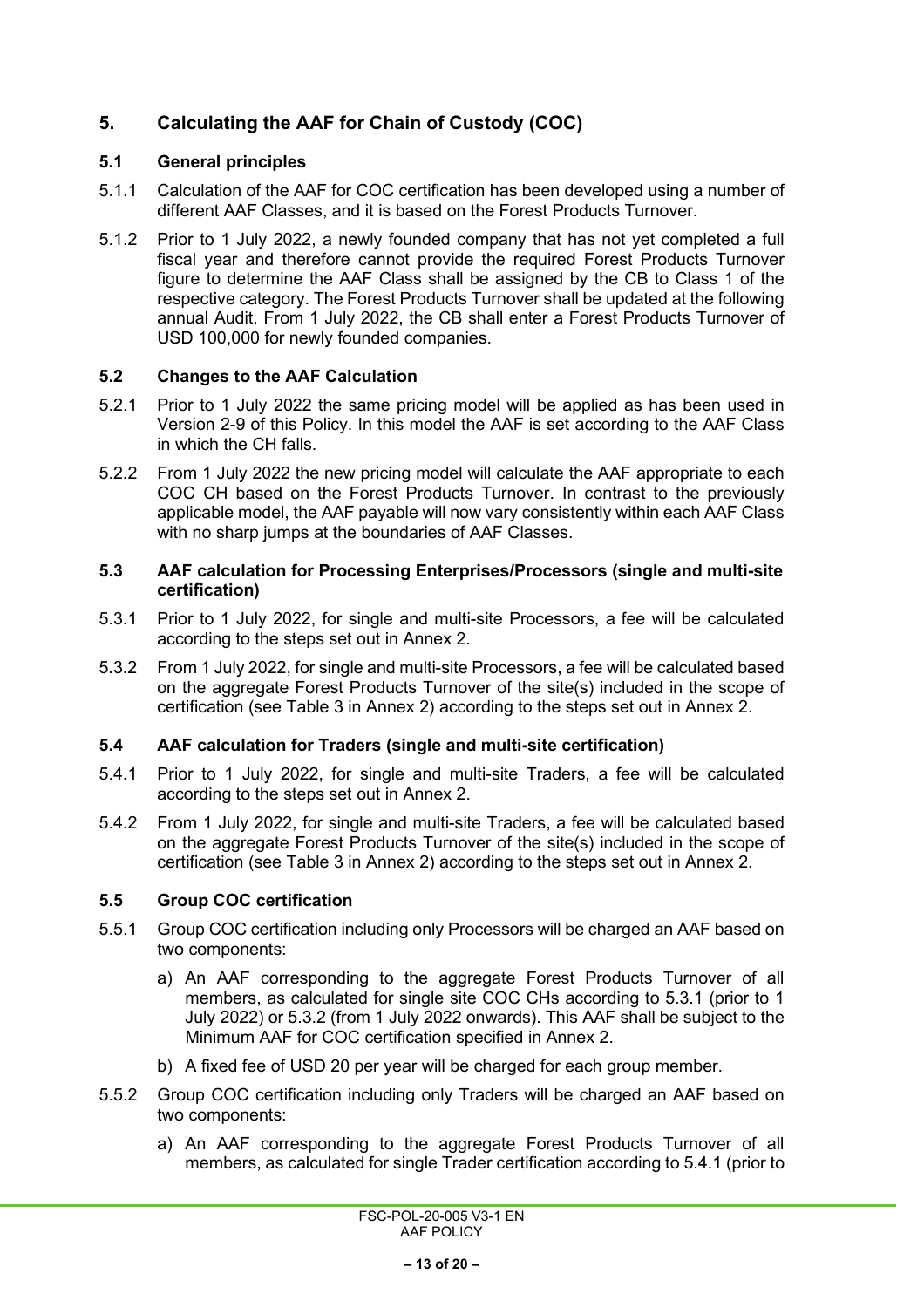1 July 2022) or [5.4.2](#page-12-9) (from 1 July 2022 onwards). This AAF shall be subject to the Minimum AAF for COC certification specified in [Annex 2.](#page-16-0)

- b) A fixed fee of USD 20 per year will be charged for each group member.
- 5.5.3 For Group COC certification including both Traders and Processors in the scope an AAF based on two components will be charged:
	- a) An AAF corresponding to the aggregate Forest Products Turnover of all Processing Enterprises in the group (calculated as described in clause [5.3](#page-12-3)  [above\)](#page-12-3) plus a fee corresponding to the aggregate Forest Products Turnover of all Traders in the group (calculated as described in clause [5.4 above\)](#page-12-4). The corresponding steps and table in [Annex 2](#page-16-0) shall be used [\(Table 2](#page-16-1) prior to 1 July 2022 and [Table 3](#page-17-0) from July 2022). This AAF shall be subject to the Minimum AAF for COC certification specified in [Annex 2,](#page-16-0) with the Minimum AAF applied only if the AAF due on the aggregate Processors' Forest Products Turnover plus the AAF due on the aggregate Traders' Forest Products Turnover is less than the stated Minimum AAF.
	- b) A fixed fee of USD 20 per year will be charged for each group member.

### <span id="page-13-0"></span>**5.6 AAF calculation for one-time and multiple projects**

5.6.1 The AAF for one-time and multiple projects is charged on a per-project-basis and follows the same fee schedule as the AAF for single site Traders, with the overall cost of each project being considered instead of the Forest Products Turnover. The AAF for one-time and multiple projects is due only once for each project, in the quarter following the registration of the project in the FSC Certification Database.

### <span id="page-13-1"></span>**5.7 AAF calculation for COC CH that do not have a Forest Products Turnover**

5.7.1 COC CHs that trade or produce certified material or products but do not sell these, e.g. free give away of certified catalogues, certified packaging for products they sell, etc. do not have a Forest Products Turnover to base the AAF calculation on according to clause [5.1.](#page-12-1) The AAF related to such CHs shall follow the same fee structure as for multi-site Traders. The AAF is calculated based on the annual overall purchasing cost of certified material and products instead of Forest Products Turnover.

NOTE: The cost of certified material and products include the cost of FSC Controlled Wood material and products.

## <span id="page-13-2"></span>**6. Invoicing and payment**

- 6.1 FSC will calculate the AAF from the information provided by CBs in the FSC Certification Database.
- 6.2 The AAF invoices will be calculated on a quarterly basis, taking into account the AAF information available in the FSC Certification Database on the determination dates specified in [Table 4,](#page-18-1) [Annex 3](#page-18-0) (or the next working day) and dividing the final result by four. The quarterly calculation will allow for the AAF for each quarter to be adjusted based on Terminations, Withdrawals, Transfers, new certification and changes in the certified area, Forest Products Turnover or other necessary information according to clause [2.4.](#page-8-2)
- <span id="page-13-3"></span>6.3 FSC will invoice the AAF on a quarterly basis as specified by the determination dates in [Table 4,](#page-18-1) [Annex 3.](#page-18-0) AAF invoices are payable within two  $(2)$  months of the invoice date. Overdue accounts on AAF invoices will be subject to interest as of the due date of the invoice at a rate of 1% per month. The assertion of further damage is not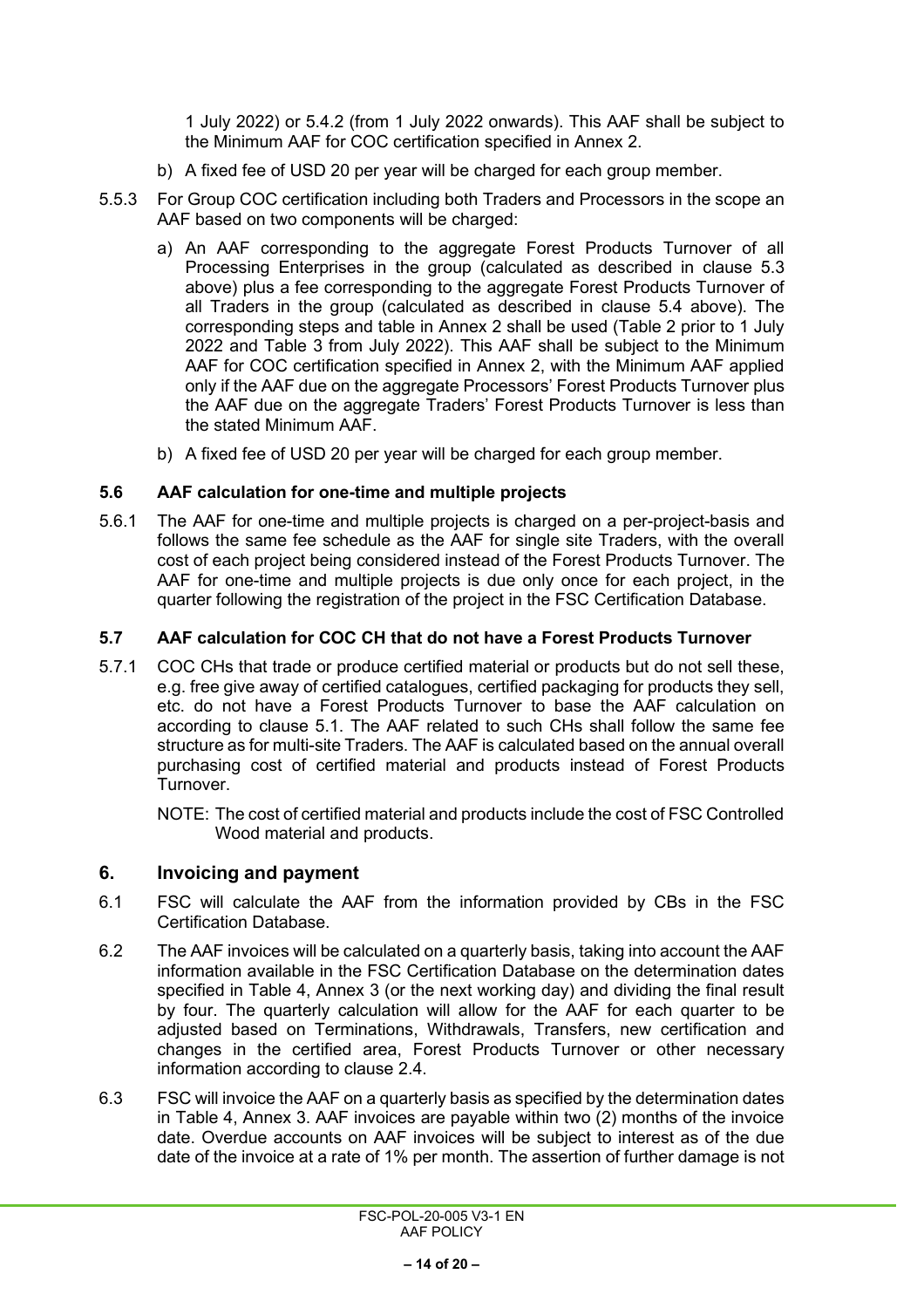excluded. Invoices paid within their timelines will receive a 2% discount and invoices paid within the same month of the invoice will receive a 5% discount for early payment, as specified in [Table 5,](#page-18-2) [Annex 3.](#page-18-0)

NOTE: If an invoice has to be revised due to a mistake made by FSC, the new date of the revised invoice will define the eligibility for a discount.

- 6.4 CBs are strongly encouraged to embed the AAF into their own systems in order to minimize administrative costs.
- 6.5 CBs are responsible for their own invoicing arrangements and collections independent of FSC and the AAF.
- 6.6 If CBs are sending out invoices to their CHs in a currency other than USD, they shall apply the conversion mid-market rate at the respective issue date of the invoice. CBs shall use the currency converter provided by OANDA (www.oanda.com) for this calculation.
- 6.7 In case of Suspension, the certification is subject to payment of the AAF.
- 6.8 In case of Transfer, the preceding CB shall be responsible to pay the AAF within the quarter where the Transfer is happening. From the following quarter onwards the succeeding CB will be invoiced.
- 6.9 In case of Termination, FSC does not charge AAF from the quarter following the Termination. The same applies for Withdrawal.
- 6.10 CBs shall identify the AAF on their invoices to CHs as calculated for that CH according to this Policy. Any additional fees, rates, conversions or charges shall be presented separately.

#### <span id="page-14-0"></span>**7. Prevailing clause**

7.1 In case there is any conflict between the FSC Certification Database requirements in this Policy and in the FSC normative requirements or what fields the FSC Certification Database requires to be entered, the provisions in this Policy prevail.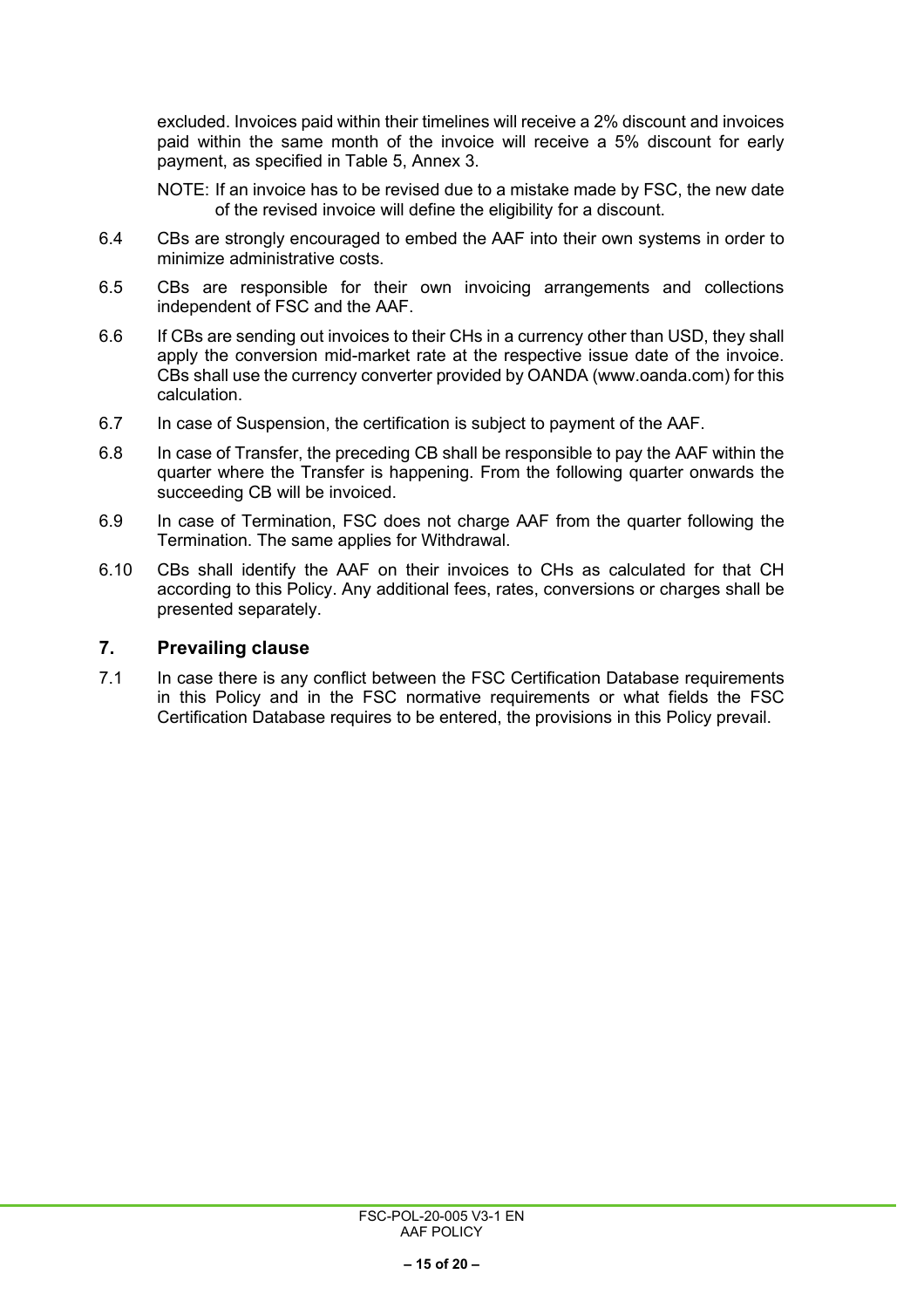# <span id="page-15-0"></span>**Annex 1 AAF Table of Forest Management Categories**

| <b>Categories of Forest Management</b>        | <b>Rate Per Hectare</b><br>\$ |
|-----------------------------------------------|-------------------------------|
| <b>SLIMF</b>                                  |                               |
| <b>Natural Forest - Community Forestry</b>    |                               |
| <b>Natural Forest - Conservation purposes</b> | 0.0001                        |
| <b>Natural Forest - Tropical</b>              | 0.0020                        |
| <b>Natural Forest - Boreal</b>                | 0.0035                        |
| <b>Natural Forest - Temperate</b>             | 0.0045                        |
| Plantations                                   | 0.0200                        |

<span id="page-15-1"></span>*Table 1. AAF for FM, FM/COC and CW/FM certification (in USD)*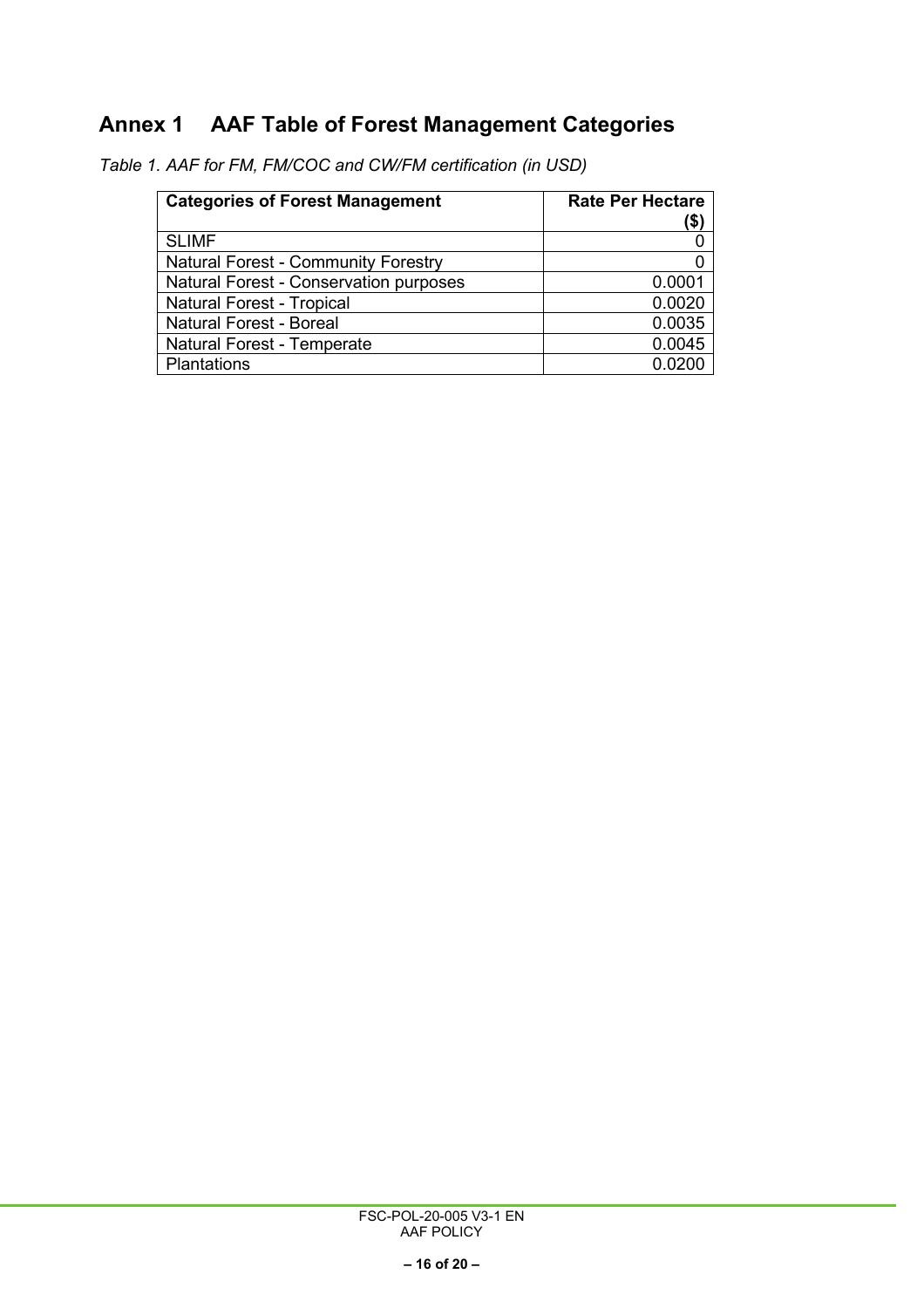# <span id="page-16-0"></span>**Annex 2 AAF Calculation Tables for COC certification**

- 1. Prior to 1 July 2022 the following steps and table shall be applicable to the determination of AAF chargeable on COC certification (for single site certification omit steps a and b):
	- a) Determine the Forest Products Turnover of each individual site;
	- b) Calculate the aggregate Forest Products Turnover for the certification by adding together each of the values in step a;
	- c) Use the Forest Products Turnover (column 2) to determine the corresponding 'Class' (column 1);
	- d) Ascertain the AAF for the specific 'Class' by referring to the corresponding column according to whether the certification is for Processor or Trader, single or multi-site.

*Column 1 Column 2 Column 3 Column 4 Column 5 Column 6* **Class Forest Products Turnover (USD) Processor single (USD) Processor multi-site (USD) Trader single (USD) Trader multi-site (USD)**  $\textsf{Class 1} \quad \textcolor{blue}{\mid} \leq 200,\!000$  77 77 77 31 31 Class 2  $\begin{array}{|l} \hline > 200,000-1 \\ \hline \text{Million} \end{array}$ Million 119 316 316 119 119 Class 3  $> 1 - 5$  Million 620 620 235 352<br>Class  $\frac{25}{25}$   $\frac{25}{25}$   $\frac{620}{25}$   $\frac{620}{25}$   $\frac{235}{25}$   $\frac{352}{25}$ Class 4  $\bigcap_{\text{Million}}$ Million 1,249 1,249 468 468 Class 5  $\bigg| \begin{array}{cc} > 25 - 100 \\ \text{Million} \end{array}$ Million 2,194 2,194 784 784 Class 6  $> 100 - 500$ <br>Million Million 4,667 5,428 1,168 1,284 Class 7  $>$  500 – 1,000 Million 7,816 11,664 2,334 2,451 Class 8  $\Big|$  > 1,000 –  $2,000 - 1,000 - 10,966$  23,327 4,667 4,959 Class 9  $| > 2,000 \begin{array}{|c|c|c|c|c|}\n\hline\n3,000 \text{ million} & 17,496 & 34,990 & 5,833 & 6,999 \\
\hline\n>3,000 - 5,833 & 5,999 & 5,833 & 6,999\n\end{array}$ Class 10  $\begin{array}{|l|c|c|c|c|c|}\n\hline\n5,000 \text{ million} & 22,550 & 45,099 & 7,893 & 9,021 \\
\hline\n>5,000 \text{ million} & 33,834 & 56,372 & 11,275 & 13,531 \\
\hline\n\end{array}$ Class 10+  $\vert$  > 5,000 Million 33,834 56,372 | 11,275 | 13,531

<span id="page-16-1"></span>*Table 2. AAF for single and multi-site Processor and Trader certification (in USD)*

- 2. From 1 July 2022 onwards the following steps and table shall be applicable to the determination of AAF chargeable on COC certification (for single site certification omit steps a and b):
	- a) Determine the exact Forest Products Turnover of each individual site.
	- b) Calculate the aggregate Forest Products Turnover for all sites by adding together the values in step a.
	- c) Look up the AAF Class and AAF Class Minimum Turnover in [Table 3](#page-17-0) below, according to the Forest Products Turnover (Column 2).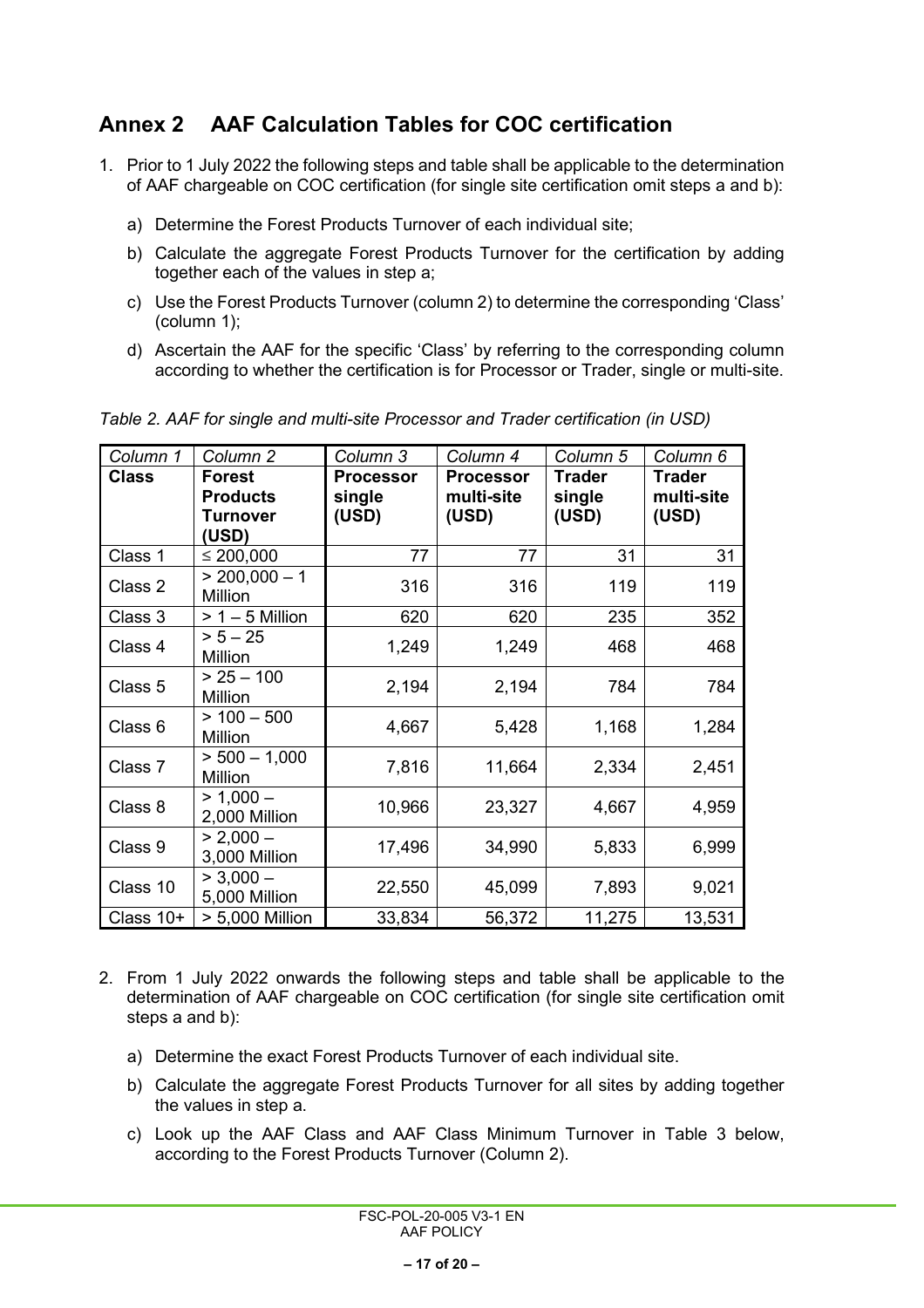d) Derive the Excess Turnover as follows:

 $Excess\,Turnover = Forest\,Products\,Turnover - AAF\; Class\,Minimum\,Turnover$ 

- e) Look up the Base Fee and Variable Fee in [Table 3](#page-17-0) below according to whether the certification is for a Processor or Trader.
- f) Use the Base Fee, Variable Fee and Excess Turnover values to calculate the final AAF using the following formula:

$$
AAF = Base\,Fee + \left(\frac{Excess\,Turnover}{\$1,000,000} \times Variable\,Fee\right)
$$

g) Round up the final AAF amount to the nearest USD. If this final amount is below the Minimum AAF specified below in clause 3 then the Minimum AAF figure will be charged.

<span id="page-17-0"></span>*Table 3. AAF for Processor and Trader certification (in USD). Variable fees charged per USD 1 million in Forest Products Turnover above the minimum within that Class.*

| Column 1     | Column <sub>2</sub>                | Column 3                                 | Column 4                                     | Column <sub>5</sub>                   | Column <sub>6</sub>                       |
|--------------|------------------------------------|------------------------------------------|----------------------------------------------|---------------------------------------|-------------------------------------------|
| <b>Class</b> | <b>Forest Products</b><br>Turnover | <b>Processor</b><br><b>Base</b><br>(USD) | <b>Processor</b><br><b>Variable</b><br>(USD) | <b>Trader</b><br><b>Base</b><br>(USD) | <b>Trader</b><br><b>Variable</b><br>(USD) |
| Class 1      | $\leq$ 1 Million                   | 0.00                                     | 550.00                                       | 0.00                                  | 165.00                                    |
| Class 2      | $> 1 - 5$ Million                  | 550.00                                   | 180.00                                       | 165.00                                | 54.00                                     |
| Class 3      | $> 5 - 25$ Million                 | 1,270.00                                 | 75.00                                        | 381.00                                | 22.50                                     |
| Class 4      | $> 25 - 100$ Million               | 2,770.00                                 | 30.00                                        | 831.00                                | 9.00                                      |
| Class 5      | $> 100 - 500$ Million              | 5,020.00                                 | 18.00                                        | 1,506.00                              | 5.40                                      |
| Class 6      | $> 500 - 2,000$<br><b>Million</b>  | 12,220.00                                | 15.00                                        | 3,666.00                              | 4.50                                      |
| Class 7      | > 2,000 Million                    | 34,720.00                                | 12.50                                        | 10,416.00                             | 3.75                                      |

Example: From 1 July 2022, a Processor with a Forest Products Turnover of USD 1,234,567 would fall into AAF Class 2 (USD 1-5 Million) for which the base AAF is USD 550 and the Variable Fee is USD 180 per USD million. The final AAF would thus be calculated in two steps as follows:

 $Excess Turnover = $1,234,567 - $1,000,000 = $234,567$ 

$$
AAF = $550 + \left(\frac{$234,567}{$1,000,000} \times $180\right) = $550 + $42 = $593
$$

3. From 1 July 2022, the minimum AAF is USD 80 per year for Processor and Trader certification.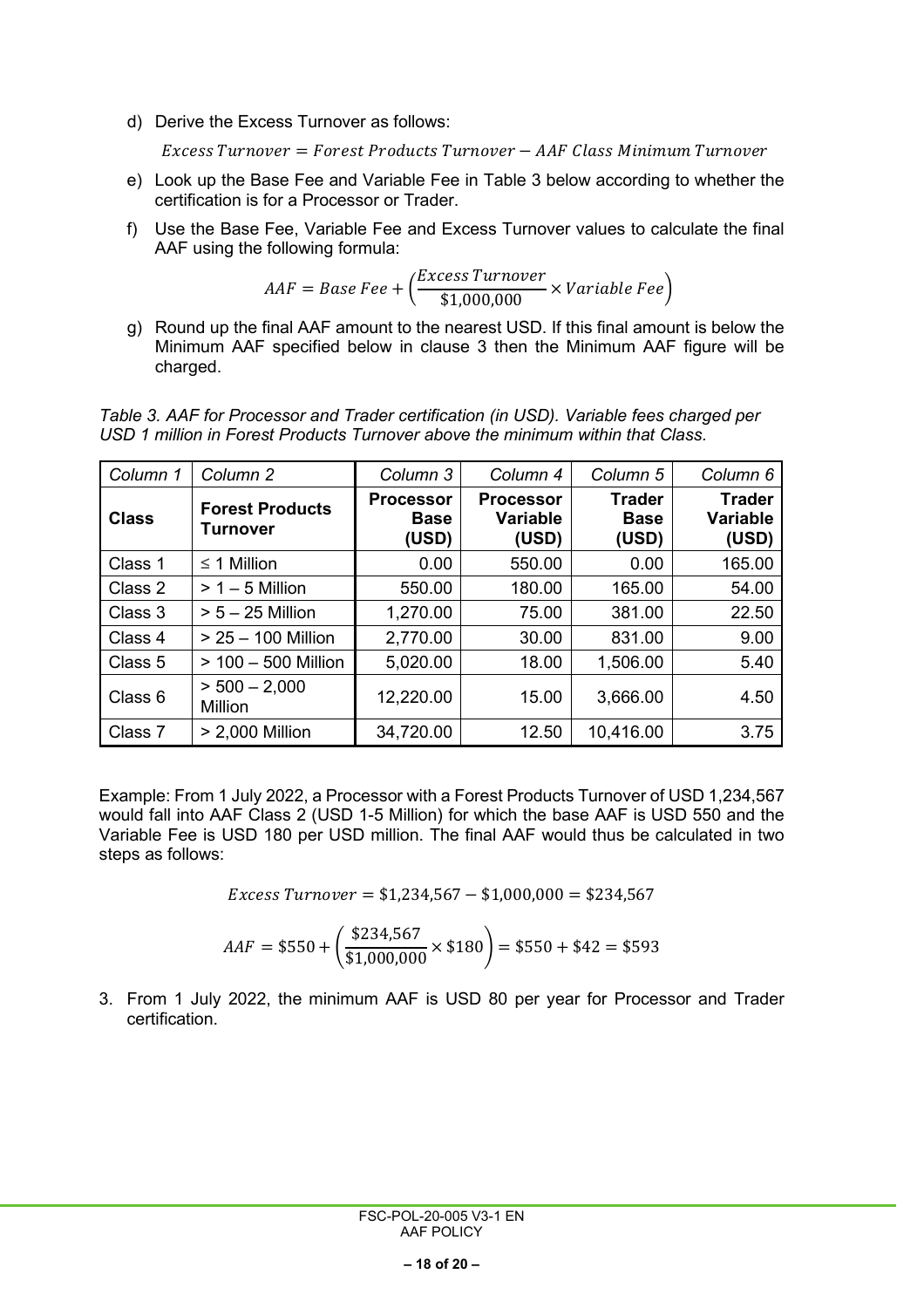# <span id="page-18-0"></span>**Annex 3 AAF Invoicing Cycle**

<span id="page-18-1"></span>*Table 4. AAF determination dates*

| Quarter | <b>Determination date</b> |  |
|---------|---------------------------|--|
|         | 1 January                 |  |
|         | 1 April                   |  |
|         | 1 July                    |  |
|         | 1 October                 |  |

<span id="page-18-2"></span>*Table 5. AAF payment schedule and discounts*

| Quarter | Invoice date (or<br>first working day<br>after) | 5% discount in<br>case of payment<br>b٧ | 2% discount in<br>case of payment<br>by |
|---------|-------------------------------------------------|-----------------------------------------|-----------------------------------------|
|         | 1 February                                      | End of February                         | End of March                            |
|         | 1 May                                           | End of May                              | End of June                             |
| 3       | 1 August                                        | End of August                           | <b>End of September</b>                 |
|         | November                                        | End of November                         | <b>End of December</b>                  |